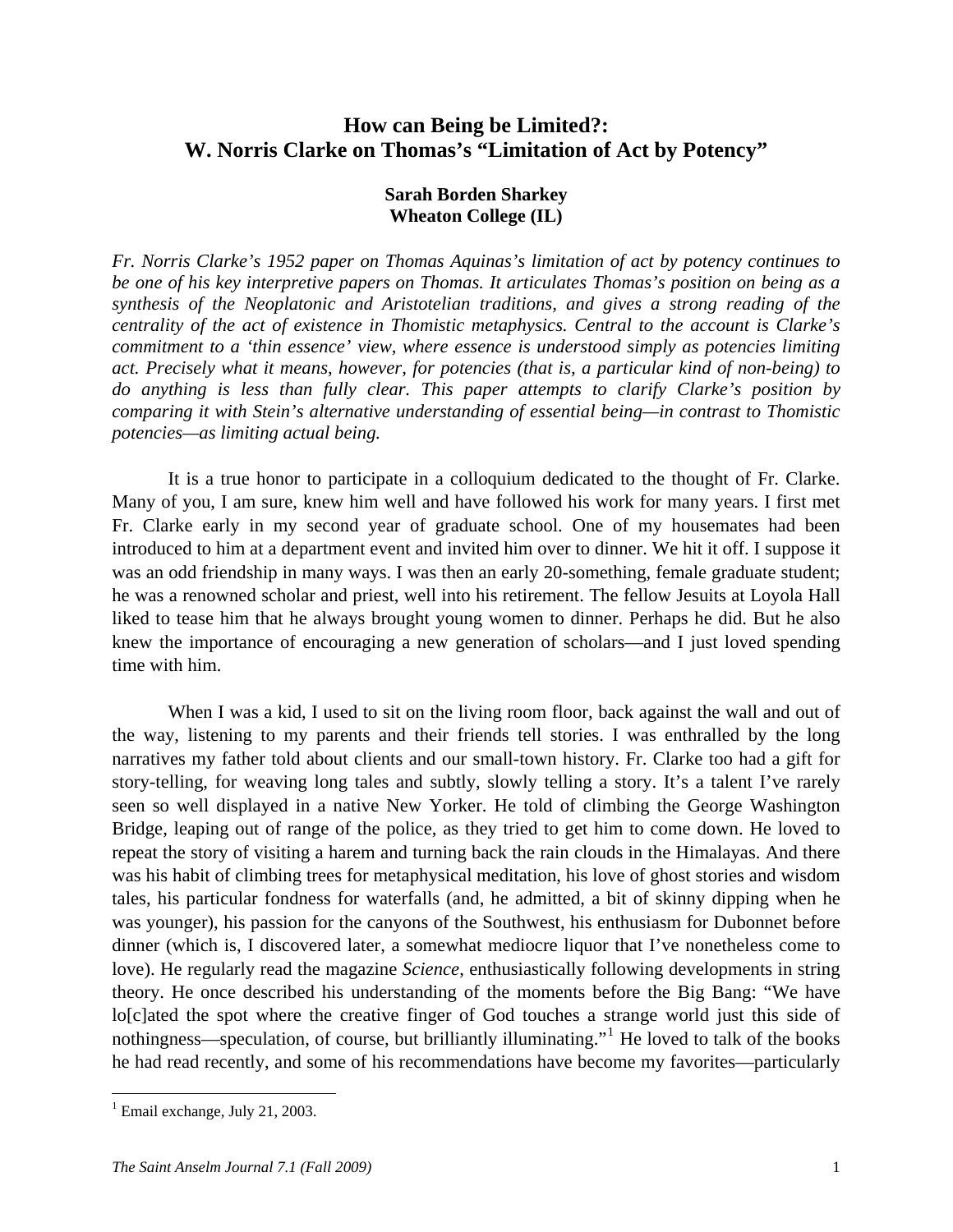Richard Tarnas's *The Passion of the Western Mind* and Prudence Allen's *The Concept of Woman*. And then there is the sheer clarity, depth, tenacity, joy, and slightly transcendent, childlike awe with which he pursued philosophical questions. The only figure of popular culture that comes close to capturing something of Fr. Clarke's style is Yoda of the Star Wars movies, but Yoda lacks that particular joyful enthusiasm that is so much a part of Fr. Clarke. He is one of the few people I've met who believed in water sprites and woodland fairies, and when I spent time with him, I too came to believe.

 I met Fr. Clarke in the mid-90s; he was long "retired," although still regularly teaching as a visiting professor at various places. When we met, I had been worrying about Thomas's account of God's knowledge of our free acts, confused about *how* God gained that knowledge, given the productive nature of God's knowledge. We spent a long lunch in the windowed dining room of the Jesuit residence, discussing God's knowledge. Fr. Clarke and I fought through the issue, and with each question I raised, he nodded and then presented another argument or example. I walked in sure that Thomas must compromise his account of either human freedom or divine knowledge. I walked out with the deep conviction that, not only was Thomas right about both human freedom and divine knowledge, but that Thomas had particularly deep insight into human psychology.

 I went regularly to dinner after that; we traveled up to Connecticut to visit his favorite waterfalls, went out to movies, and hiked. After I left Fordham to begin teaching at Wheaton, we used to talk on the phone once a month. He liked to say that he had a set of Protestant friends he wanted to keep up with.

 When my husband and I were married in 2004, Fr. Clarke co-celebrated. He charmed everyone in my small town, and ended the reception up in the barn, sharing from his wonderful storehouse of wisdom stories. When we last spoke on the phone in the Spring of 2008, he was excited that his *Philosophical Approach to God* had come out. He spoke of the original talks out of which the book grew, and when he sent me a copy of the book, he had corrected the subtitle. (It should have read a *neo-Thomist*, and not a new Thomistic, perspective.) I love that he cared. Even as it was clear that, at 93, he was forgetting a bit more than he used to, even as he repeated his stories a bit more often than before and his legs and eyes began to bother him, he never ceased to speak with that characteristic energy, anxious to commune and share his latest ideas.<sup>[2](#page-1-0)</sup> He spoke in his pre-meal prayer of "our togetherness in joy." I've always loved that—"Bless us, O Lord, in these Thy gifts and our togetherness in joy." His own example of longing to be together in the sharing of ideas and the telling of stories is enough to convince anyone that the classic notion of contemplation need have little in common with any kind of disembodied, solitary, or merely passive encounter.

 In the following, I would like to share a few of my favorite ideas from Fr. Clarke on being, essence, and potency. In a 1952 essay, Fr. Clarke interprets Thomas's account of the

<u>.</u>

<span id="page-1-0"></span><sup>&</sup>lt;sup>2</sup> He passed away at 94, just a few days after his 94<sup>th</sup> birthday.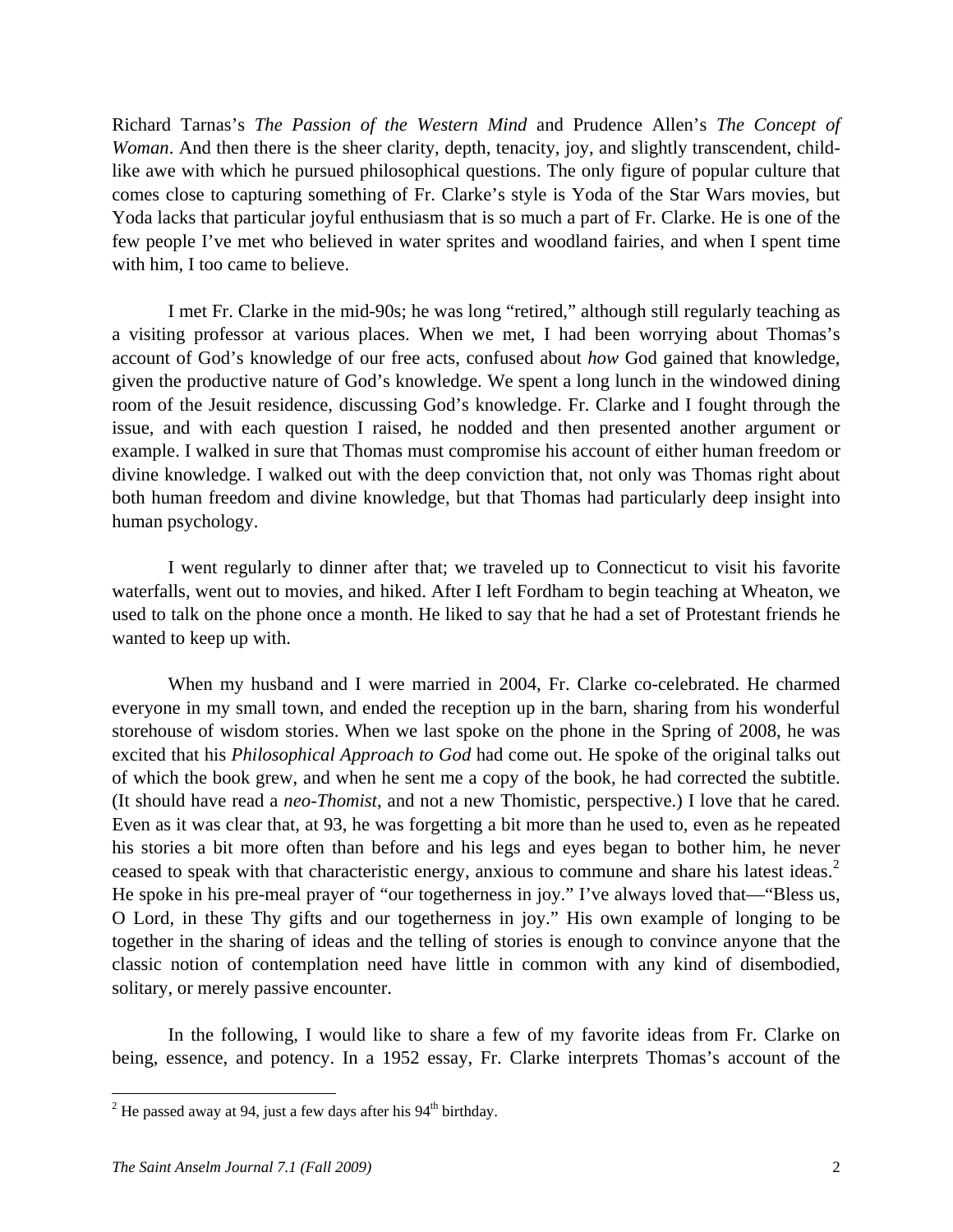limitation of act by potency as a truly unique synthesis of the Neoplatonic participation tradition and the Aristotelian focus on act and potency.<sup>[3](#page-2-0)</sup> I would like to look very briefly at Fr. Clarke's account of Thomas on finite and infinite being, laying out the way in which the act of existence is central to our understanding of essence. I would like then to turn to a quite different account of being, to Edith Stein's tri-partite account of being. It is my hope that a comparison of these two accounts of being can bring out more fully what is distinctive to a Thomistic account of being, at least as understood and presented by Clarke. The topic of being in Thomas is, of course, immense. I hope, however, at least to provoke some of the questions and prompt a closer look at both Thomas on being and Clarke's particular interpretation of this favorite topic.

#### **I. Fr. Clarke on Thomas on being**

 Fr. Clarke describes himself as an *existential Thomist*, that is, a Thomist who places the act of existence at the center of the interpretation of Thomas's great metaphysical vision. All readers of Thomas agree that Thomas understands God's essence to be existence, that he takes the name most proper to God to be "I am," etc. But existential Thomists emphasize the import of the act of existence for understanding all of the created order. It is not a mere fact that actual things happen to have being but, rather, that being, or the act of existence itself, is the key to understanding the structure and nature of all things.

On Fr. Clarke's reading—and in contrast to a number of other existential Thomists<sup>[4](#page-2-1)</sup> there are two great traditions that come together in order to form Thomas's truly existential philosophy: first, the Neoplatonic and, second, the Aristotelian, although the synthesis is uniquely Thomas's. Fr. Clarke tells the story of how this synthesis was achieved by beginning with the ancient Greek identification of the infinite with imperfection.<sup>[5](#page-2-2)</sup> For both Plato and Aristotle, for example, perfection lies in that which is limited, that which has form, whereas the unlimited is without form, without intelligibility, and is thus chaotic and imperfect.

 When Aristotle analyzes the infinite, he compares it with time (which is without end), with number (which is able to be augmented indefinitely), and with matter (which is indeterminate without formation). Each of these "has some part of itself outside of itself" and thus should not be understood as either self-sufficient or perfect.<sup>[6](#page-2-3)</sup> The perfect (*teleios*), in contrast, is that which has its own end (*telos*), and which is thus formal and limited. For both Plato and Aristotle, although in differing ways, the form limits and perfects. Form, in some sense, 'comes down' in order to provide a principle of limitation for that which is unlimited.

<span id="page-2-0"></span><sup>&</sup>lt;sup>3</sup> "The Limitation of Act by Potency in St. Thomas: Aristotelianism or Neoplatonism?," in *New Scholasticism* 26 (1952): 147–157. Reprinted in *Explorations in Metaphysics: Being—God—Person* (Notre Dame: University of Notre Dame Press, 1994), 65–88.

<span id="page-2-1"></span><sup>&</sup>lt;sup>4</sup> For example, Gilson. Clarke loved to repeat the story of Gilson calling his interest in pursuing the Neoplatonic influence on Thomas's thought, 'the work of a madman.' See, for example, the Introduction to *Explorations in Metaphysics.*

<span id="page-2-2"></span> $<sup>5</sup>$  Fr. Clarke begins with Anaximander, who may have had a more positive account of infinity, but this is a hesitant</sup> account and moves quickly into the more dominant Greek view of infinity as an imperfection.

<span id="page-2-3"></span> $6$  "The Limitation of Act by Potency...," 73.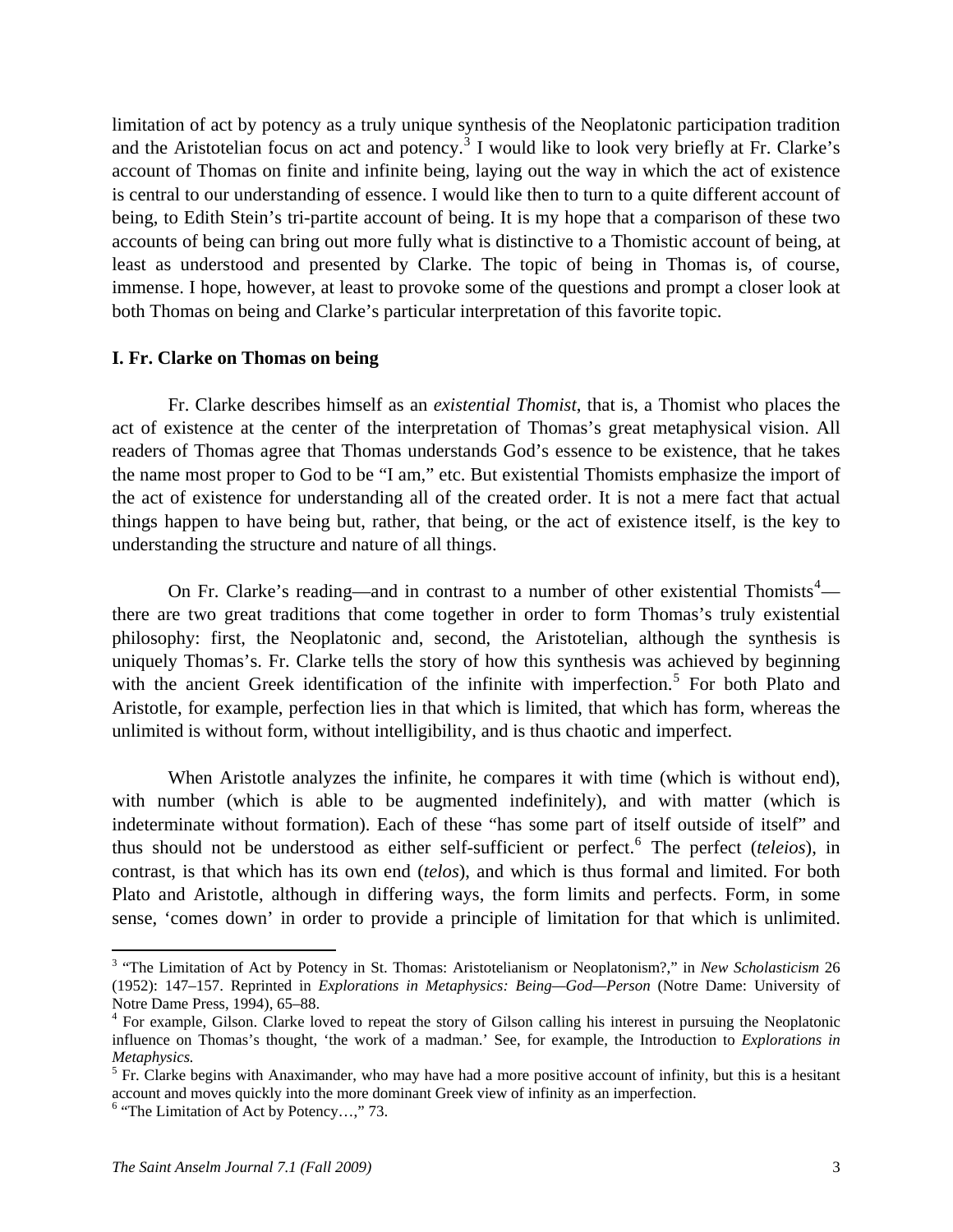Form in being limited is more perfect, and it provides the principle of limitation for those things in need of such limitation because of their chaotic, imperfect, and infinite 'nature.'

 Such a view is quite different from the Thomist, Christian, or even most contemporary accounts of infinity. There is certainly no room in this Greek account for a God who is both perfect and truly infinite. If something is perfect, it simply cannot be without limit. A deity may be infinite in some quite limited respect, but it could not be a God infinite in all respects. Limit is thus identified by the ancient Greeks with both form and act, while the limitless is identified with that which needs form and the actualization of form.

 This association of infinity with imperfection is undone in Plotinus, who introduces a truly perfect infinity, the One, out of which all other things flow. The infinite thus becomes the source rather than the receptacle; it is understood as mysterious rather than chaotic, a perfection rather than defect. In Plotinus's case, there appear to be religious concerns which played a part in his shift. Plotinus lived during the  $3<sup>rd</sup>$  century AD, a time when eastern mystery cults were particularly strong in the Roman Empire. A number of these groups emphasized the mysteriousness of God and a kind of mystical union with that which is divine, but, in doing so, they also allowed an anti-rationalism to pervade their approach. Plotinus was looking to synthesize a view of the mysteriousness of God with more Roman and Hellenistic ideals regarding reason. His Neoplatonic, hierarchical, and participatory account of emanation is the result, and, in Plotinus's hands, a particularly powerful account of the perfection of the infinite was forged, a view that resonated with Christian thinkers.

 The Neoplatonic account, however, although rejecting the earlier Greek focus on the finite as the home of the perfect and thus giving a more adequate account of the mysterious and awe-inspiring nature of the infinite, did not move away from the centrality of form and the ultraor exaggerated realism characteristic of more Platonic thought. This focus on form—and particularly in an exaggerated realist version—raises, however, a number of challenges. Two were particularly important for Thomas.

 First, Plotinus, like Plato, understood the highest entity to be beyond being. In the *Republic,* Plato describes the Good as beyond all other Forms, including Being. Plotinus, in contrast, names that highest form the One. That which is truly perfect is, for Plotinus, the unity of the infinite One. Nonetheless, both claim that Being is not the highest perfection. These claims raise a puzzle. What is the status of the Good or the One? Does the One exist? *Is* there a One?<sup>[7](#page-3-0)</sup> This question is problematic. It would be a bit embarrassing to say that the One is not. One would not want to claim that it is a mere illusion or is, in some sense, non-existent. And yet, if it is *above* or beyond being, then we cannot properly say that it is—that is, that it participates in something lower. Thus, one cannot say easily either that the One is or that it is not. Thus, the

1

<span id="page-3-0"></span><sup>7</sup> See Clarke's argument in "What Cannot be Said in Saint Thomas's Essence-Existence Doctrine," in *The Creative Retrieval of Saint Thomas Aquinas: Essays in Thomistic Philosophy, New and Old* (New York: Fordham University Press, 2009), especially 118ff.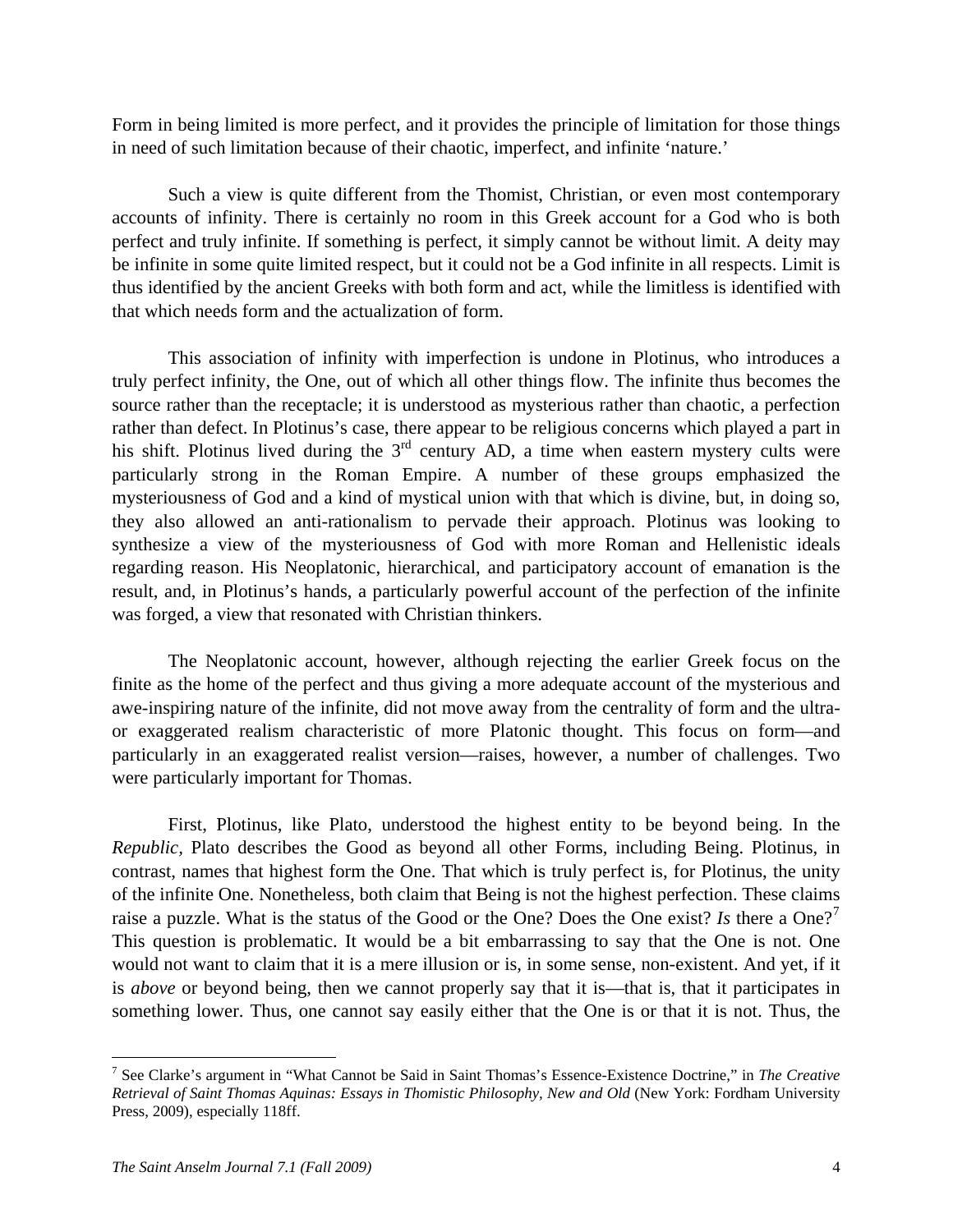hierarchical nature of the participation theory itself becomes problematic (unless, of course, Being itself is understood as the highest perfection).

 A second challenge consists in the account of the unity of lower things. If each noninfinite thing is a combination of that which is given in the overflow of the One and some limiting principle, making it to be a finite participation in the perfection of the One, then how do we have a single, unified entity rather than a composite of many parts? What distinguishes these two elements and, more significantly, what brings them together, enabling them to unite in one finite entity? This problem is particularly acute if *form* is taken to be central, for what both distinguishes these differing formal principles (so that they may perform differing functions), while also truly uniting them so that there may be just one entity?

 Thomas adopts from the Neoplatonic tradition the affirmation of the perfection of that which is infinite. Like the Neoplatonists, Thomas agrees that *limitation* needs justification and not vice versa. It is the infinite and not the finite that is perfect and needs no further principle. Further and more significantly, he affirms with the Neoplatonic tradition the centrality of participation. He affirms a hierarchical account of the universe, with a principle of unity and source of commonality underlying the many-ness of things.

 Participation theories, in general, claim that where there are many, there must be one. That is, there is a single source for the similarities among things. We, for example, recognize commonalities and take things to be rightly grouped together based on similarities. Participation theories—both Neoplatonic and Thomistic—account for this by positing a source for the similarities, a source which possesses that attribute "in unmixed purity and perfection, from which each of the inferior recipients derives its own diminished and imperfect participation."<sup>[8](#page-4-0)</sup> But what is unique in Thomas's participation metaphysic is that the infinite, the ultimate perfection, is not the One, as Plotinus argued, or the Good, as Plato claimed, but, rather, *esse*, being, the act of existence itself. It is Being which is at the top of the hierarchy, being itself in its fullness and absolute infinite perfection.

 Further, according to Thomas, *esse* is not simply one among the perfections of an infinite being, as, for example, Anselm's ontological argument suggests. *Esse* is absolute perfection. The act of existence is the ultimate and only perfection. To be perfectly is, simply, *to be* fully. Thus, *esse* is not the perfection *of* something else, but, rather, as Clarke makes the point: "the entire essence itself of God is *nothing else than* the pure unlimited Act of Existence (*Ipsum Esse*  Subsistens)."<sup>[9](#page-4-1)</sup> Thus, Thomas adopts the Neoplatonic commitment to participation, but he understands that infinite perfection in which all other things participate to be being itself. There is nothing outside of being that is more perfect or complete, nor is there anything other than God that has the act of existence in its infinite fullness.

<span id="page-4-0"></span><sup>&</sup>lt;sup>8</sup> "The Meaning of Participation in St. Thomas" in *Explorations in Metaphysics*, 90.

<span id="page-4-1"></span><sup>&</sup>lt;sup>9</sup> Clarke, "What Cannot be Said," 121.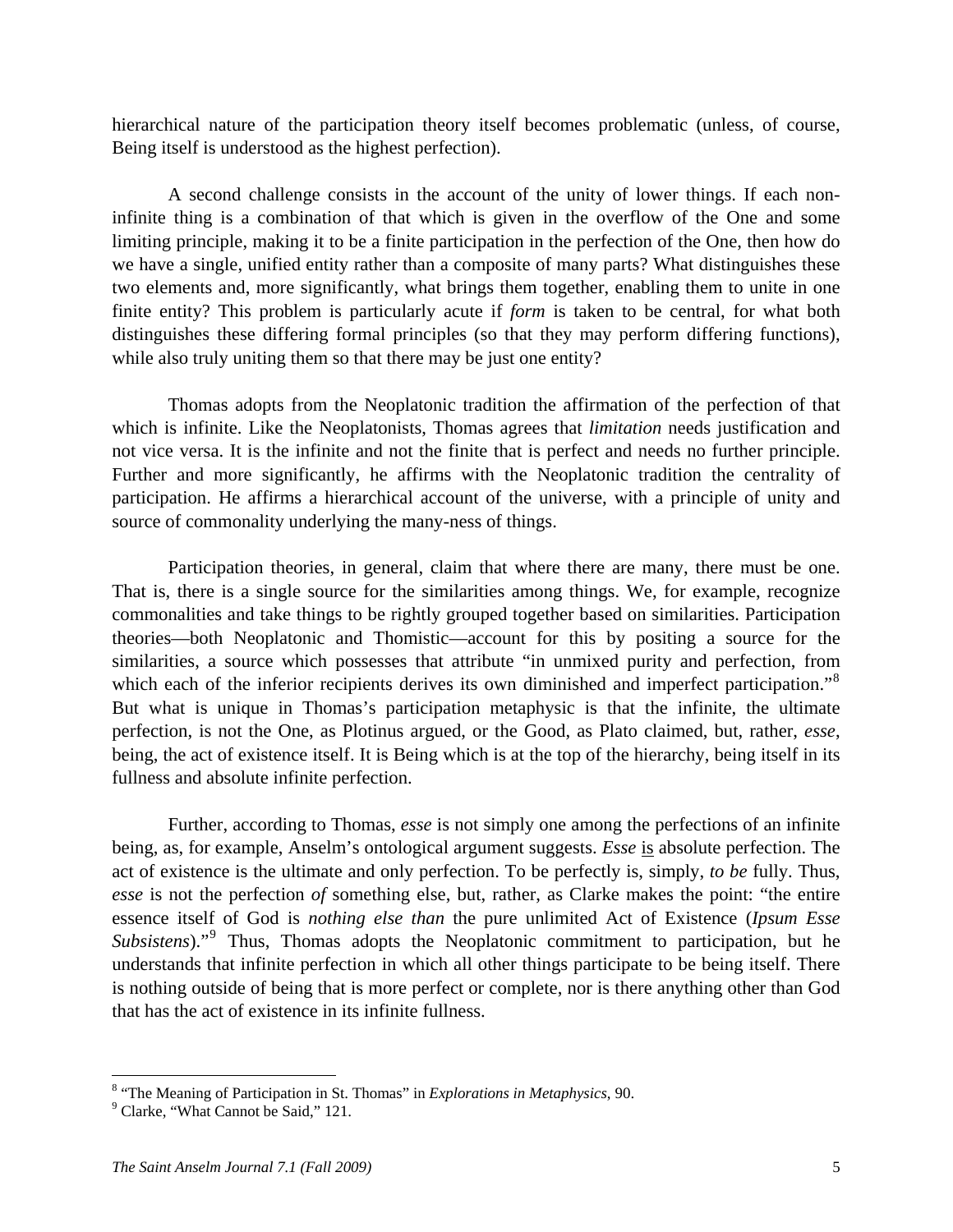Thomas's placement *Ipsum Esse Subsistens* as the utmost and the source is a significant step forward for participation theories, improving upon both Plato's and Plotinus's versions. There is, however, the second challenge: accounting not just for the unlimited and infinite, but also the limited and finite. If there are finite beings and if they are to be distinct from the infinite, then Thomas needs an account for how that which is perfect and unlimited in itself (being) can be limited in the case of finite and created beings. Finding something capable of 'contracting' being and accounting for the existence of individual finite critters is no small task. Had he chosen something less expansive than being, the question—although challenging—would not have been quite so daunting. But what can possibly contract or limit *being*? Such a principle must be lower than being. But what is lower than being? It must be, it seems, non-being. And yet non-being is not—and thus is not an obvious candidate for doing anything at all.

 Thomas turns to Aristotle in order to address this dilemma. Aristotle, among other things, is interested in the question of how to account for change over time. Aristotle does so by distinguishing between act and potency. A thing may be the same over time while still changing insofar as its potencies come to act. Thomas then takes this Aristotelian distinction between potency and act and puts it to a new use, making potency his principle of the limitation of the act of existence. This is sheer genius. Potencies participate in non-being in the sense that they are not yet actual, and yet potencies are not nothing. A potency is, rather, non-actuality oriented toward a very particular type of actualization. Thus, baby squirrels are, for example, neither adult squirrels nor zebras; they have the potency, however, for actualization as adult squirrels but not for actualization as zebras. Clarke describes this emphasis on potency in the process of change as its "horizontal" function. Potency understood in this way plays a role in accounting for the type of changes that occur in actual beings.

 Thomas needs, however, to use potencies in a slightly different role, not simply for accounting for changes in already existing entities, but for accounting for how there can exist any finite beings at all. It is in this role—of accounting for finitude itself and not simply for the development or change within an already existing finite thing—that Thomas makes his most distinctive use of potency. Potency acts as the principle of the limitation of being, making an act of existence the act of a finite being. This function of potency is, as Clarke names it, the "vertical" role of potency; it is a reception and limitation, thus making it possible for there to be finite critters which are baby squirrels and infant zebras which can then develop into adult squirrels and zebras.

 Thus, for Thomas, the ultimate perfection is *esse*, the act of existence; it is, as Clarke puts it, "the metaphysical core of every being and the basic unifying perfection of the universe."<sup>[10](#page-5-0)</sup> Essence, at least as understood in relation to the act of existence, is a principle of potency; it is a limiting principle. The act of existence is contracted or negated, one might say, by the essence.<sup>[11](#page-5-1)</sup>

1

<span id="page-5-0"></span> $10$  "The Meaning of Participation in St. Thomas," 89.

<span id="page-5-1"></span><sup>&</sup>lt;sup>11</sup> Clarke succinctly says that it does so by "subtraction, not addition" (*The One and the Many: A Contemporary Thomistic Metaphysics* [Notre Dame: University of Notre Dame Press, 2001], 83).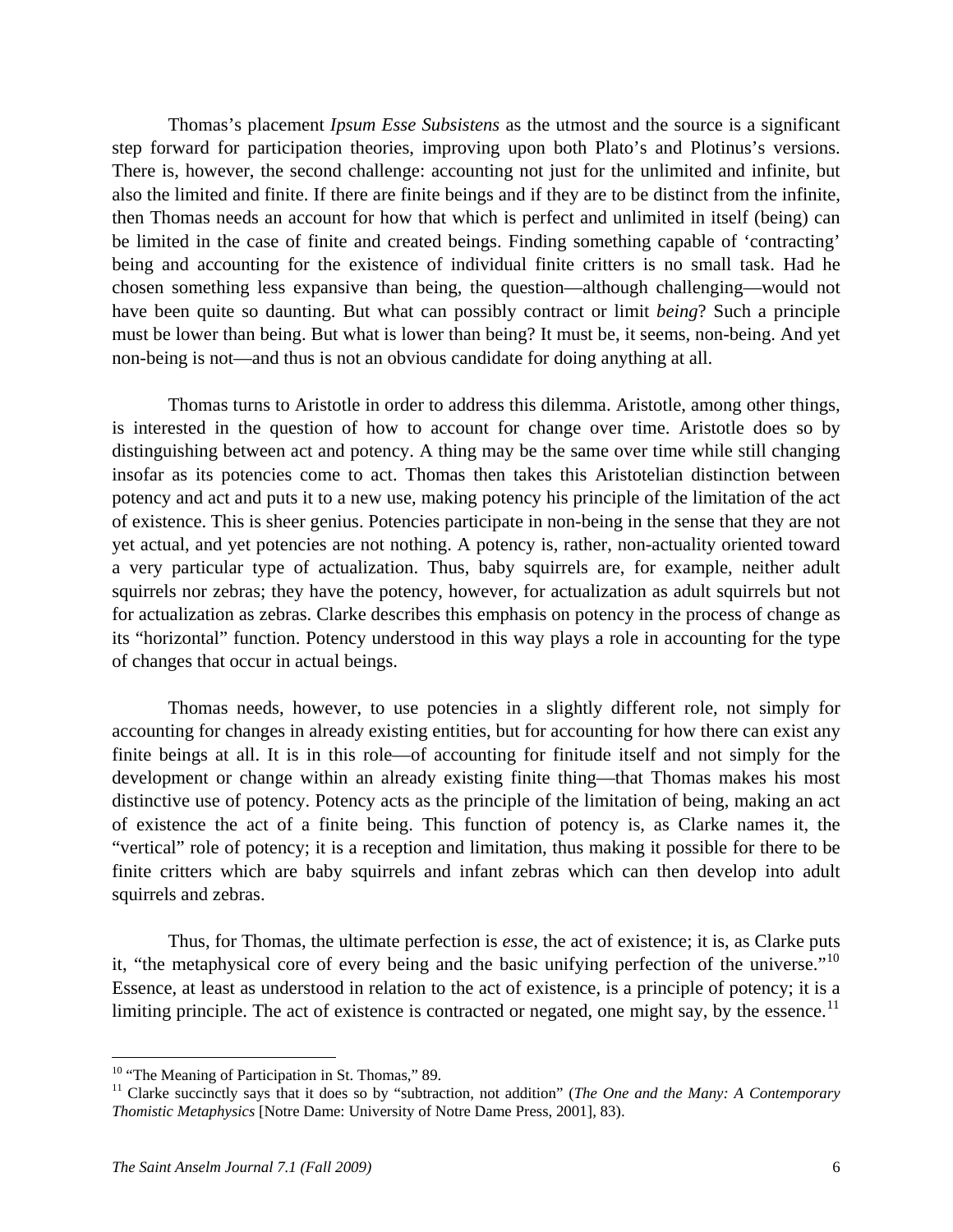The act of existence, insofar as it is, is thus a participation in the perfection of God. Potencies, however, insofar as they are not, may limit that act of existence yet without requiring an origin outside of being itself. And thus non-being (of a particular sort) becomes that by which the perfection and fullness of infinite being is limited for the sake of finite beings.<sup>[12](#page-6-0)</sup>

#### **II. Fine-tuning this account**

 I take this to be the broad strokes of the account of the limitation of act by potency, at least as told by Clarke. It is a particularly elegant story. There are, nonetheless, questions and mysteries that remain—certainly not the least of them is what is meant by 'essence.' There are at least three broad types of interpretations of Thomas on essence. I would like to walk through these three possibilities very briefly before turning to a comparison with Stein's account of essence.

 First, there are the non-existentialist readings of Thomas, although perhaps we might call these *pre*-existentialist readings, insofar as Gilson's work on the import of being for understanding Thomas has become mainstream. This pre-existentialist reading understands existence as, in some sense, extrinsic to essence. The act of existence is distinct from the essence, and the essence has its own "positive perfection," which is actualized by the act of existence. The act of existence actualizes the essence, and the essence—in being this essence and not that— thereby diversifies and limits the acts of existence.<sup>[13](#page-6-1)</sup> (This view shares much with Stein's, as will be seen, although she does not argue that it is an interpretation of Thomas.)

 Second, there are two types of existentialist interpretations. One is what Clarke calls the "thick-essence" view. On this account, "essence is still looked on as possessing a certain positivity of its own."[14](#page-6-2) As distinct from the act of existence, the essence is a kind of positive subject which receives the act of existence. This view would certainly claim that the essence receives all of its perfection ultimately from God's act of existence, and thus it differs subtly from the pre-existentialist reading. Existence—on this account—is the ultimate perfection, but the essence can still be thought of as a kind of positive structure and not simply a negation or contraction of an act of existence.

 The third and final view, the "thin-essence" view, claims that the essence has no positive being of its own. Essence is, as Clarke puts it:

<span id="page-6-0"></span> $12$  Clarke summarizes this Thomistic account: "Such an intellectual vision of the universe permits a truly ultimate unification of the real, without dissolving its multiplicity and diversity. All the latter, however, are now interpreted, not as the *addition* of something extra to existence, but as diverse modes of participation, through interior *limitation* (that is partial *negation*), in this one all-inclusive positive "attribute" of existence" (Clarke, "What Cannot be Said," 120).

<span id="page-6-1"></span> $13$  See Clarke, "What Cannot be Said," 129. Clarke notes that this account is not so much unfaithful to Thomas as emphasizing "the early, more Avicennian phase of his thought and language."

<span id="page-6-2"></span><sup>&</sup>lt;sup>14</sup> "What Cannot be Said," 129.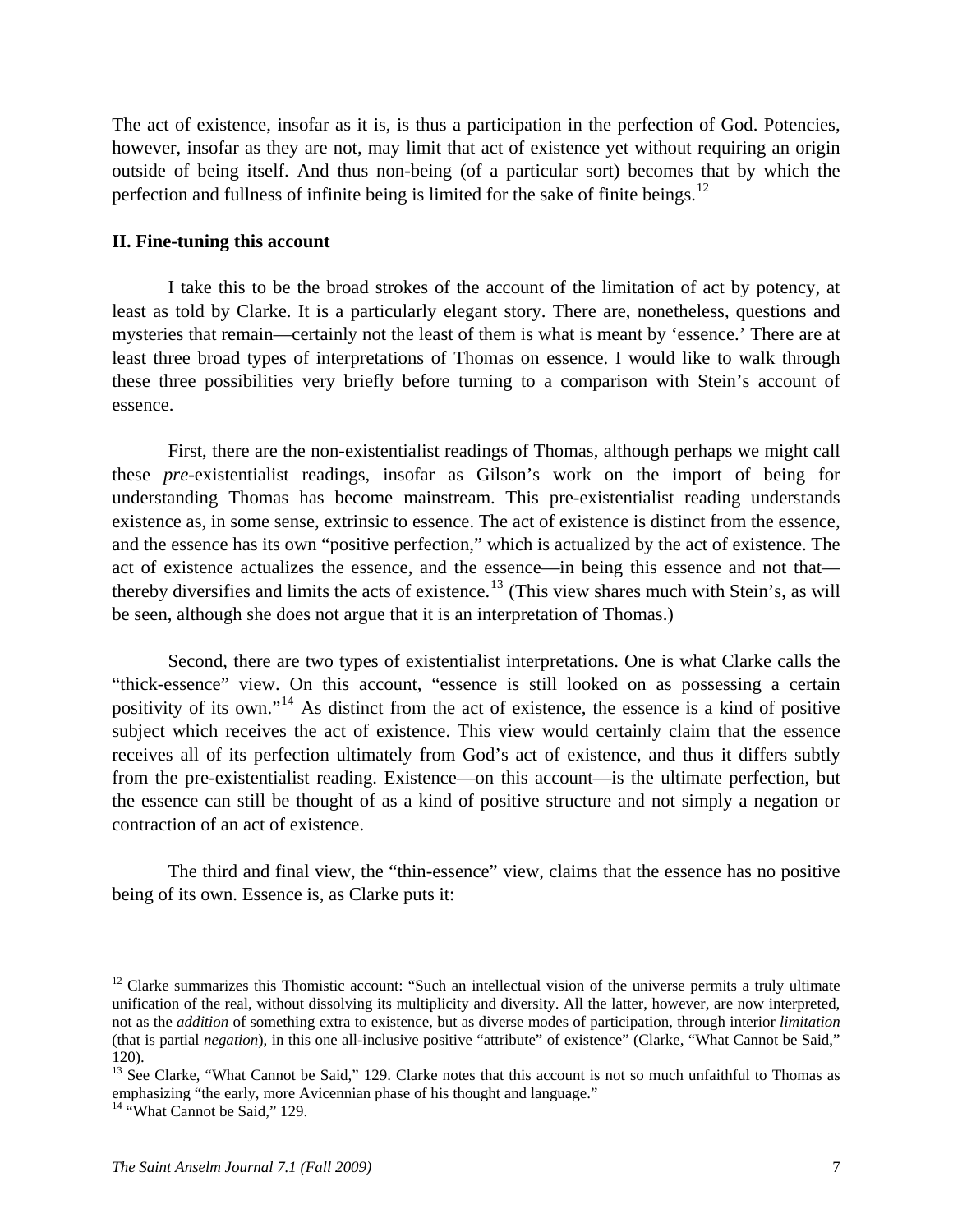nothing but the interior limiting principle, the inner limit or partial negation … of the perfection that resides properly within the act of existence itself. The act of existence, accordingly, *as thus limited*, becomes the very subject which exists.<sup>[15](#page-7-0)</sup>

The act of existence itself is the inner core of each thing. Existence does not bring anything *else*  (e.g., an essence) to act but, on the contrary, the act of existence is itself all the perfection that any being contains. On this view, which is the version endorsed by Clarke, we cannot properly say that this or that essence exists but, rather, that there are existing things which exist in differing patterns or modes. There are thus horse-y acts of existence, squirrelly acts of existence, acts of existence in a zebra mode, etc. $16$ 

 Clarke takes a very strong stand on the nature of the essence: it has no nature except as non-being, as articulating or marking the limits of some particular act of existence. The act, and only the act of existence, is what is.<sup>[17](#page-7-2)</sup>

 My strong leaning is to agree with Fr. Clarke's account. It makes for a strikingly, and perhaps even deceptively, simple metaphysical account; it makes the act of existence central to each being in a way fit to a thinker claiming that God the Creator is truly the Great I Am; and it can affirm in a very strong way that all perfections originate in *esse*, in being. But it is also by no means obvious how this would work. There are many questions one could raise at this point; it is, quite honestly, confusing on several fronts. I would like, however, to explore the account further by comparing it to Edith Stein's understanding of the being and especially the being of the essence.

 Stein—although inspired by and owing a significant debt to Thomas—does not understand her position regarding being to be Thomistic. Nor is she a very frequent interlocutor in Thomistic discussions. Nonetheless, I would like to compare Clarke's Thomas on being with Stein's tri-partite account of being. Stein gives a variant of the nature of the essence that can answer perhaps more easily some of the curiosities of the Clarkean "thin-essence" view, and yet she does so without compromising the commitment to God as the fullness of Being, to a notion that there is nothing outside of or superior to the fullness of Being in God. Further, Stein presents this distinctively non-Thomistic position with particular clarity, making her a helpful foil for understanding the Thomistic position. I would like then, however, to raise three questions of Stein's account and thereby show something of the strength of Thomas's alternative vision.<sup>[18](#page-7-3)</sup>

<u>.</u>

<sup>15</sup> Ibid., 129–130.

<span id="page-7-1"></span><span id="page-7-0"></span> $16$  Ibid., 130. It is perhaps worth noting that, although Clarke prefers this final reading of essence, he does not claim that the choice among these readings can be decided by looking at Thomas's texts. Clarke does not think that there is decisive textual evidence.

<span id="page-7-2"></span> $17$  There are, of course, epistemological questions that need to be raised at this point. I will, however, leave those to the side and pursue more metaphysical questions.

<span id="page-7-3"></span><sup>&</sup>lt;sup>18</sup> There are other medieval variants on Stein's positions, and comparisons with these versions might work as well.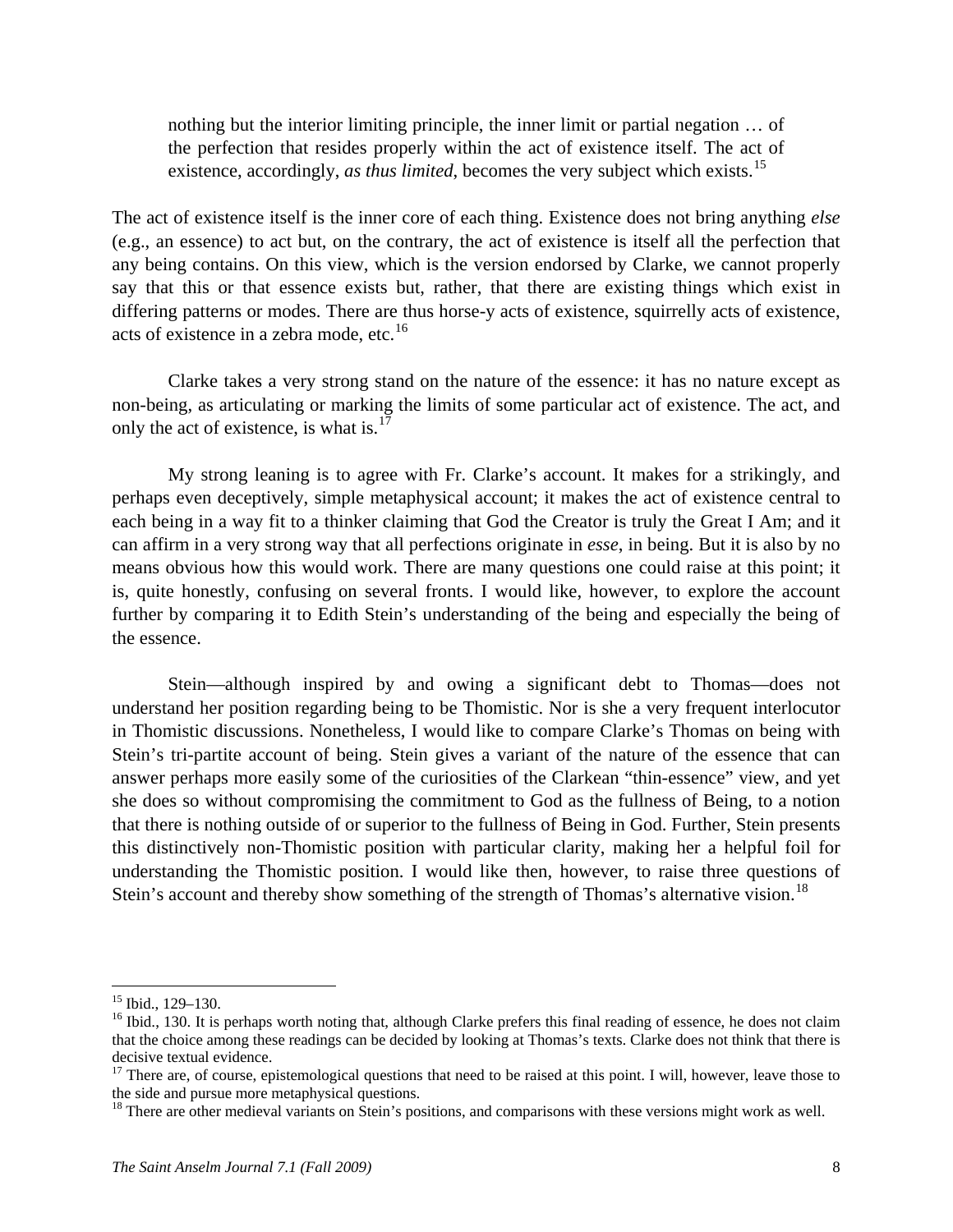### **III.** Stein on the three types of being<sup>[19](#page-8-0)</sup>

Stein's great philosophical opus is entitled *Endliches und ewiges Sein*,<sup>[20](#page-8-1)</sup> and it was completed in 1936, although not published until 1950, eight years after her death at Auschwitz. It was translated and published in English only in the last few years, coming out in 2002 as *Finite*  and Eternal Being: An Attempt at an Ascent to the Meaning of Being.<sup>[21](#page-8-2)</sup> We would need to look at the whole work in order to appreciate fully Stein's account of being. For sake of exploring more fully Clarke's position, I would like, however, to focus simply on one distinction Stein makes.

God's being are identical. Nevertheless, she wants to articulate in a bit of detail the kinds of things that are meant by *being*. In chapter three of this work, Stein distinguishes three types of being, what she calls *mental being*, *actual being*, and *wesenhaftes Sein*, which can be translated as 'essential' or 'substantial being.'<sup>[22](#page-8-3)</sup> In distinguishing these three types of being, Stein does not mean simply that being, or the act of existence, can be distinguished into existence as it is as an act of mind, an act of an entity, and whatever actuality there is to an essence. Rather, she truly means that these are three distinct types of being, not reducible to each other, although united in a perfect (and perfectly simple) way in God as Being Itself.<sup>[23](#page-8-4)</sup> Thus, Stein agrees that God's essence and

differing types of being with their characteristic features. Actual being is marked by its efficacy, whereas essential being is marked by its atemporality and fullness of identity. The two types of being Stein posits that are of most interest for this discussion are *actual being* and *essential being*. Actual being is being that is efficacious; it can effect change. Thus, actual being is being *in act*. In contrast, essential being is being as static and atemporal. As essential being, it does not effect change. Essential being is the being of that which is perfectly itself; it is properly the being of that which is intelligible and thus is fully what it is. Stein is not a strong Platonist; she does not think that the differing types of being occupy differing regions or realms, for example. Thus, one could not pick out an item with actual being that nonetheless lacked essential being or vice versa. Nevertheless, she thinks that one can distinguish the

<span id="page-8-0"></span><sup>&</sup>lt;sup>19</sup> Variants with differing foci of this discussion of Stein on being can be found in my "The Meaning of Being in Thomas Aquinas and Edith Stein" in second volume of Maynooth *Aquinas Lectures*, ed. James McEvoy & Michael Dunne (Four Courts Press, forthcoming), "Edith Stein and Thomas Aquinas on Being and Essence," *American Catholic Philosophical Quarterly* 82:1 (Winter 2008), pp. 87–103, and *Thine Own Self: Individuality in Edith Stein's Later Writings* (Washington, DC: Catholic University of America Press, forthcoming Fall 2009), especially chapter four.

<span id="page-8-1"></span><sup>&</sup>lt;sup>20</sup> The most recent version of the text is *Endliches und ewiges Sein: Versuch eines Aufstiegs zum Sinn des Seins* [Edith Stein Gesamtausgabe 11/12], edited by Andreas Uwe Müller (Freiburg: Herder, 2006).<br><sup>21</sup> Translated by Kurt F. Reinhardt [Collected Works of Edith Stein 9] (Washington, DC: Institute of Carmelite

<span id="page-8-2"></span>Studies Publications, 2002).

<span id="page-8-3"></span> $^{22}$  The published English version translates it as 'essential being'; Augusta Gooch, however, in her unpublished translation of the book, chose 'substantial being.' There are advantages to Gooch's rendering, although I still prefer 'essential being.'

<span id="page-8-4"></span><sup>23</sup> See *Finite and Eternal Being*, III, §12.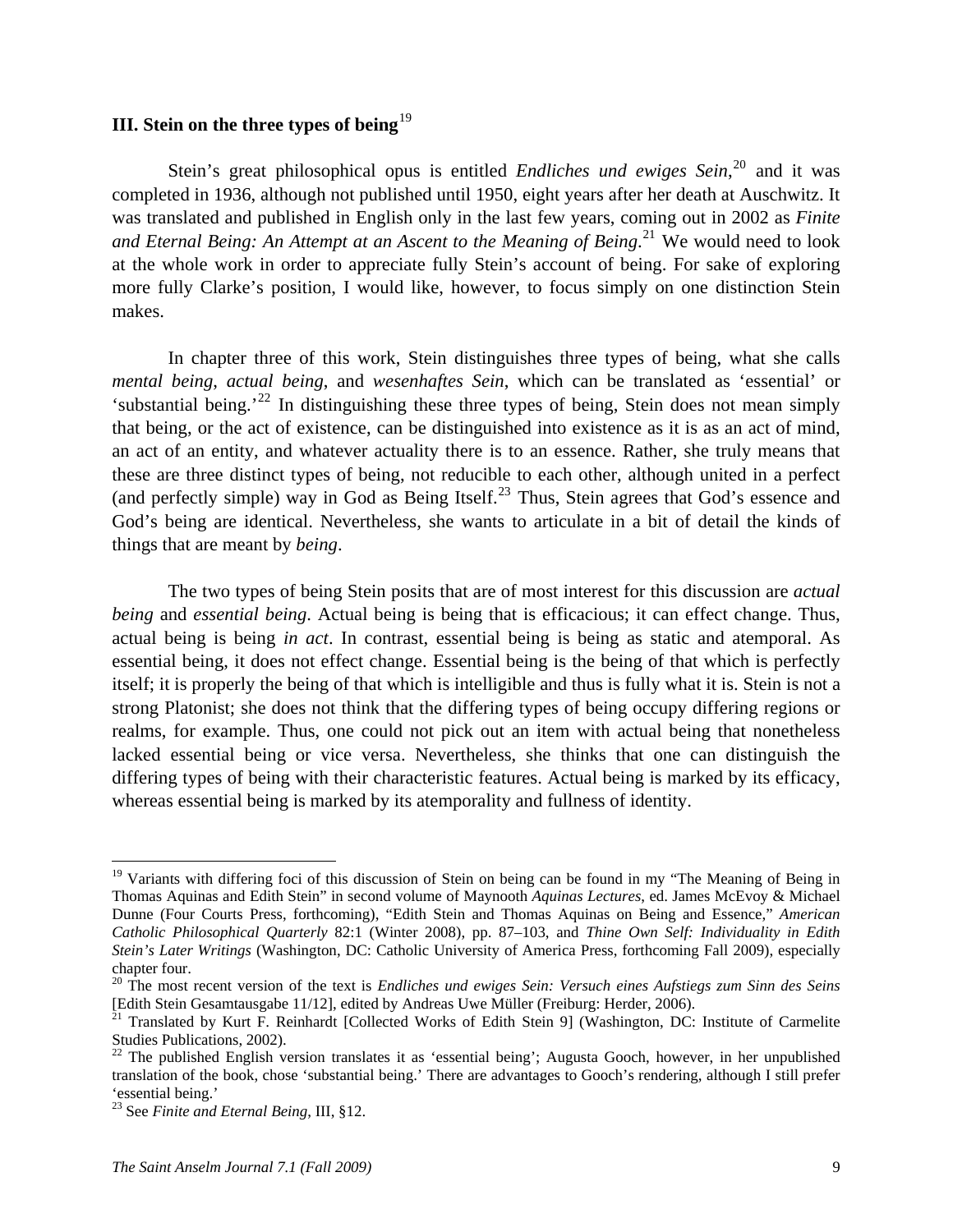Stein's claims regarding essential being distinguish her most clearly from the Clarkean Thomistic position. Stein is committed to the claim that there is not simply a structure to the essence, but a *being* to the essence and that being differs from actual being. Each essence, each intelligible structure, has a being particular to it *as* an intelligible structure which differs from its being as an actual entity. For example, I know the Pythagorean theorem. And there is a particular history and process by which I came to learn that theorem. There were various teachers who helped bring me to that knowledge, putting examples on the board, walking through them, drawing pictures of triangles, etc. There were beings with actual being—that is, efficacious being—who were involved in the process by which I came to learn the theorem. But, nonetheless, *what* I learned in grasping that mathematical truth is not itself efficacious in the world. *It* does not do anything; it is itself atemporal. My *understanding* of the Pythagorean theorem has a history and unfolded in time, but the *content* that I came to learn did not. Stein argues that if there is some *it*, some atemporal content, which many of us learn and which we refer to by the name 'Pythagorean theorem,' then surely it *is* in some sense. But it is not in the way that my learning of the theorem and the actions of my teachers *are*.

 Thus, Stein thinks that we need to distinguish these two types of being, referring to the being of the theorem (and other intelligible structures) as essential being and the being involved in all the various activities by which I came to learn that content as actual being. There is something to this claim. When any particular individual recites the theorem or grows as a human being, there is some kind of temporal unfolding. But *what* is unfolded—the theorem itself or what it means to be a human being—is not temporal. What it means to be the Pythagorean theorem or what it means to be a human being is not developing in time. It is. In comparison to this, we judge certain recitations to be mistaken or certain kinds of development to be deformed or imperfect in various ways. If this *what* is to be a criterion, if it is to be what is unfolded or understood, it must, however, also *be*.

Thus, Stein thinks that there is a being characteristic of essence,  $24$  and that being differs from the being of active, efficacious beings. The Pythagorean theorem—or the truth pointed to by that name—is not nothing; it cannot be said not to exist, and yet it simply does not exist like teachers, dogs, and frolicking squirrels. Stein likes to refer to an old German word for being when discussing essential being. The most common German term rendered as 'being' is *Sein*, and 'to be' is again 'sein.' There is, however, an older term that can also mean 'to be': *wesen*. In most contemporary work, *Wesen* is used as a noun and translated as 'essence,' or 'nature.' *Wesen* as a verb, however, means 'to be,' and like the Greek *ousia* carries an ambiguity: is it more properly tied to *what is* or to *that it is*? The German term Stein chose as a name for the being of intelligible structures is *wesenhaftes Sein*, and it is intentionally ambiguous. *Wesenhaftes Sein* is

<span id="page-9-0"></span><sup>&</sup>lt;sup>24</sup> The phenomenological account of essences, which Stein is drawing from here, differs somewhat from the Thomistic account. But, since those differences are not central to what I am doing here and since they are similar enough for the point of this comparison, I'll leave aside discussion of their differences.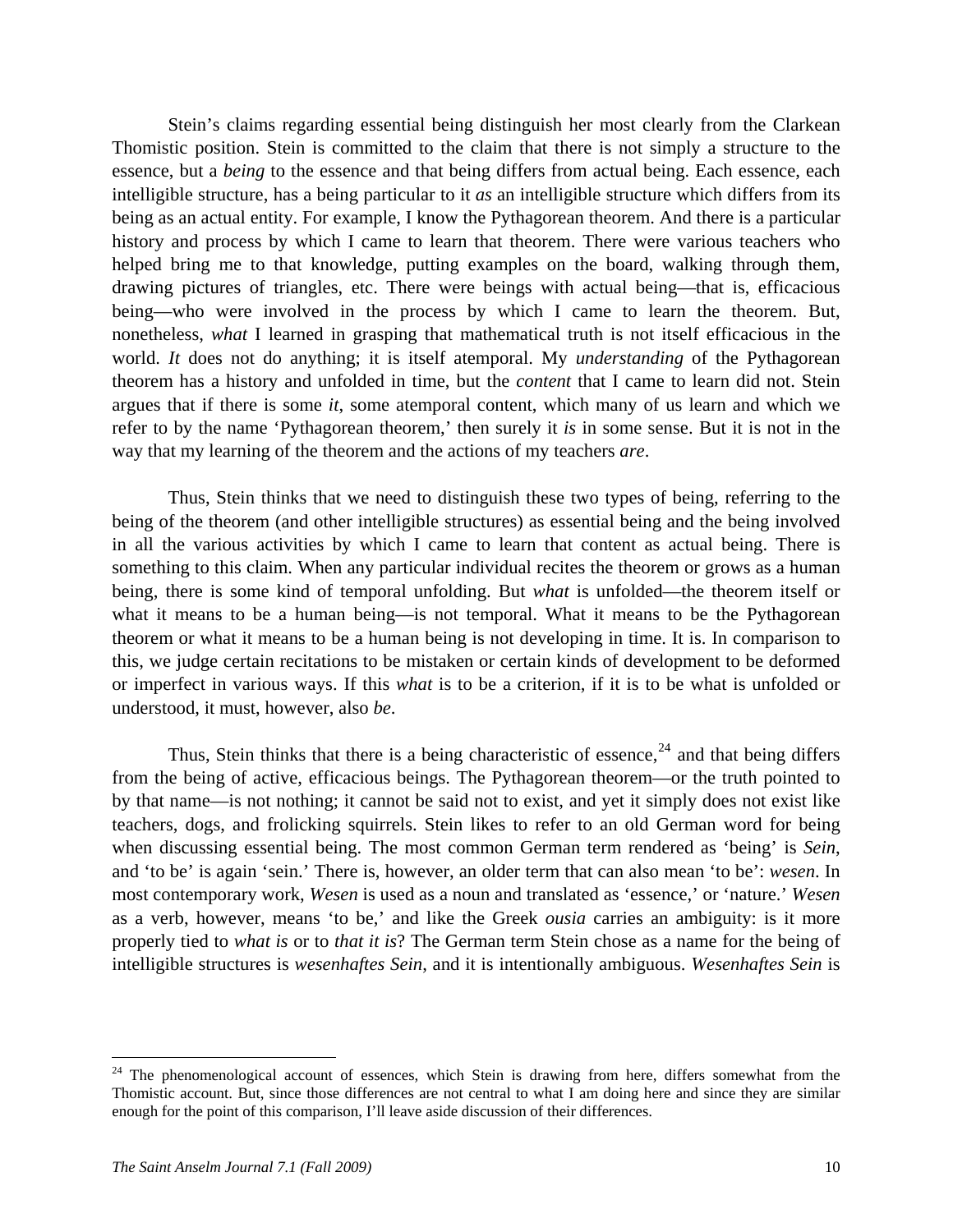the 'to be' characteristic of essences—and in *wesenhaftes Sein* the what and that, although still distinguishable, are tightly connected.<sup>[25](#page-10-0)</sup>

 Stein understands the primary characteristic marking *actual being* to be efficaciousness, the ability to effect change. The primary characteristic of *essential being* is an atemporal resting in what it is. Stein explicitly says that essential being "stands *in opposition to actual being*."[26](#page-10-1) Whereas that with actual being may efficaciously change something, that with essential being maintains its structure and identity in these changes. Thus, essential being acts as the ground in which the intelligibility and structure of actual beings is maintained. I would like to emphasize again that Stein is not taking the classic Platonic position, relegating the differing types of being to different and separable regions. Stein's position is much closer to Scotus's claim regarding the unity of the nature. Stein articulates this in terms of *being* rather than unity, but she nonetheless wants to claim that there is something unique about essences, something making them distinctive and able to give unity and structure to our experience.

 This position is clearly not Thomistic. First, the interest in articulating three types of being already distinguishes Stein from Thomas. But further and more significantly, the claim that there is a particular type of being characteristic of essences which differs from the being characteristic of the act of existence makes Stein's position quite different from at least any existentialist reading of Thomas. Essences, for Thomas, do not have a particular being except in the sense that they are a particular type of *limitation* of act. But the being of the essence is, properly, *non-being*, rather than a positive kind of being. For Stein, there is no doubt that essences have being, even if they act (in an analogous manner as for Thomas) as a limitation of actual being.

 This non-Thomistic Steinian position has strength and seems to be able to make sense of how essences could limit act. The essence *is* in a positive sense and thus can do work, such as limiting an act of existence. Because essential being is a kind of being, there is nothing outside of being coming in to limit the act of existence. The being of the essence participates in God's Being, just as the act of existence does, but they do so in slightly different ways, such that the one is capable of doing the work of limiting the other.

#### **IV. Considerations in favor of Stein's position**

 One of the great attractions of Stein's position, one which ought not to be disregarded too lightly, is that associating essence with negation, non-being, or a non-positively existing limitation seems to sell short essence. It may be one thing to deny that limitation is itself more perfect than the unlimited. It is quite another to deny that limitation has any positive perfection at all. And yet the thin view of essence seems to do precisely this. It claims that *qua* essence, it is

<span id="page-10-0"></span><sup>&</sup>lt;sup>25</sup> Stein maintains a real distinction between the essence and the act of existence, while she posits a conceptual distinction between the essence and its essential being.

<span id="page-10-1"></span><sup>26</sup> *Finite and Eternal Being*, p. 91.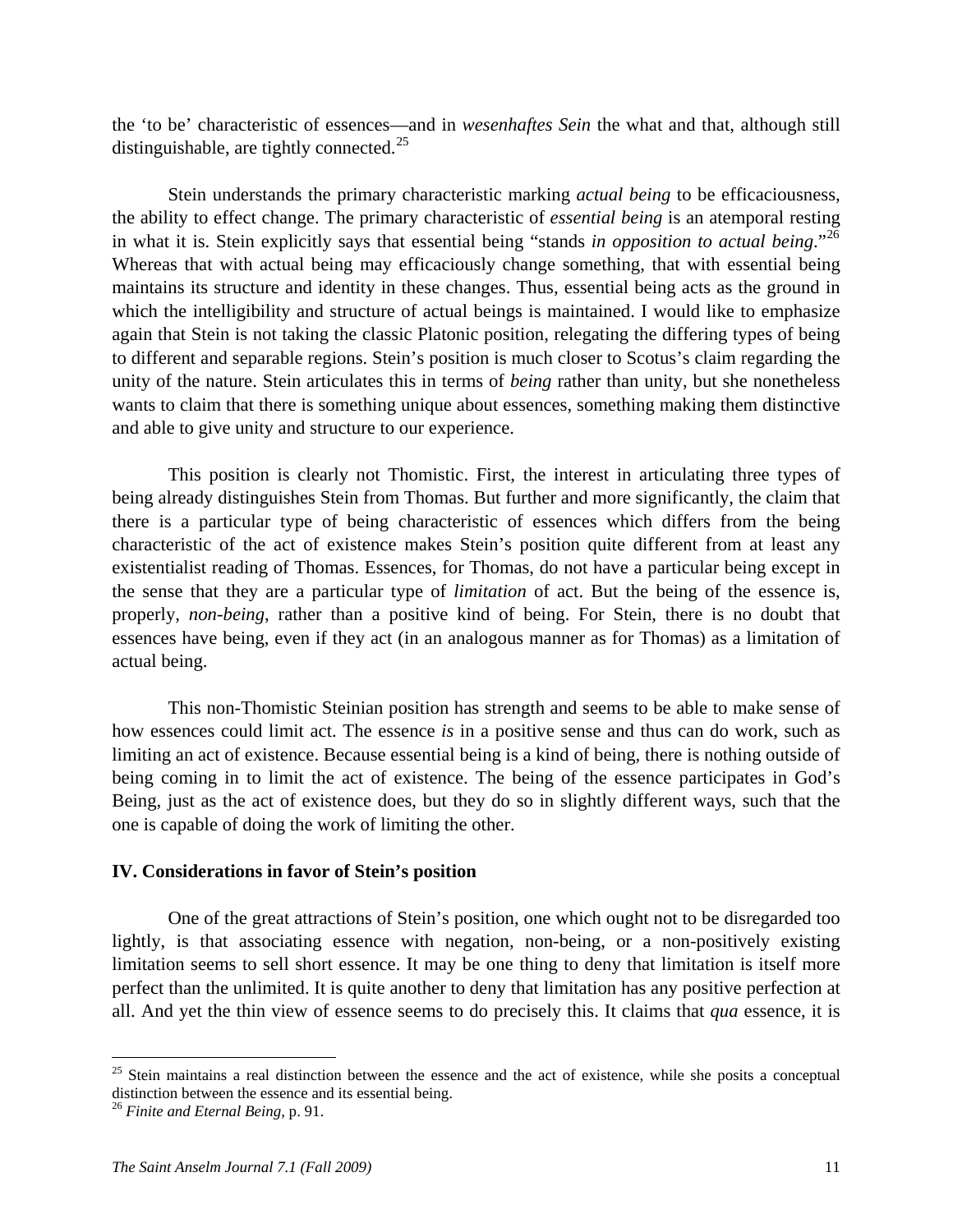nothing. Further, there is the very tricky question of how a non-existence can do anything at all, much less the critical work of limiting existence. How does that which is simply *potency* limit anything? Potencies, for Aristotle, are potencies *of* actually existing things. Something exists and then, in that existing structure, there is the orientation toward certain types of development rather than others. Thus, the structure of the actual thing is significant for what potencies are, well, potencies. On Thomas's account, in contrast, the potencies are the very thing enabling the finite thing to be at all. Thomas affirms not simply a "horizontal" account of potencies, but a "vertical" one. And this, it seems to me, is where the curiosities arise. Were there no potencies, there could be no finite beings. Without potency, being would presumably be infinite. Thus potency is the principle of limitation. But how can potency—as a kind of non-being—act in any way at all? What, in being, could make it to be a potency at all, rather than, for example, the more general 'logical possibility' or highly amorphous 'non-being' or lack of being? Potencies seem to do the work of limiting in quite particular manners, making an act of existence to be finite and a bird, or quark, or yellow sunflower, and yet they are supposed to do this in their 'capacity' as non-acts of existence, as non-beings. This is highly curious, to say the least.

 Stein's positive account of the being of potencies and essences appears, at least initially, to respond to this problem better than the Clarkean negative one. Essences can limit act because essences simply are not nothing. They are not acts of existence, but neither are they non-being. An essence has its own being, in virtue of which it could then do something, such as limit an act of existence.<sup>[27](#page-11-0)</sup> In giving this account of the being of essences, Stein cannot be accused of introducing a perfection beyond being. Essential being is, after all, still *being*. And God, as Being Itself, as *Ipsum Esse Subsistens*, is still, on Stein's account, pure being. Nothing else is introduced. There is nothing about which we must ask, "is it?" There is only being. But there is not only the act of existence, and thus there is (a) participated being capable of limiting an act of existence in finite things and (b) participated being that may be an act of existence. There is thus a clear way of understanding what it might mean to say that *potency* limits act.

### **V. Objections to Stein's position**

 Stein's position is subtle, but surprisingly clearly stated, and it presents a particularly powerful counter-position to the Thomistic one. But I think that it is, nonetheless, wrong. It is fascinating and a further contribution to the broadly Avicennian-Scotist line, but it is still, I think, weaker than the Thomistic line, especially as read by Clarke. Three things in particular concern me with Stein's account. First, I think that there is an ambiguity about the *meaning* of being in Stein's account. Second, I think that she has slightly but problematically downplayed the

<u>.</u>

<span id="page-11-0"></span> $27$  One might object that Stein's position takes essence and existence to be separable things, rather than metaphysical principles. Thomas never claimed that essences *existed* separate from the act of existence. There is neither, for finite things, without both. Essence and existence are co-principles, interrelated and interdependent. Stein, however, might respond: Regardless of which came first, regardless of whether they can exist in separate states, etc., there is a *logical* problem. Clarke's Thomas understands potencies as a kind of non-being. But metaphysical principles—even if inseparable—have their own distinct lawfulnesses. How can a non-being have or contribute any kind of lawfulness? Having being only within a composite unity is not the same as being properly a kind of non-being.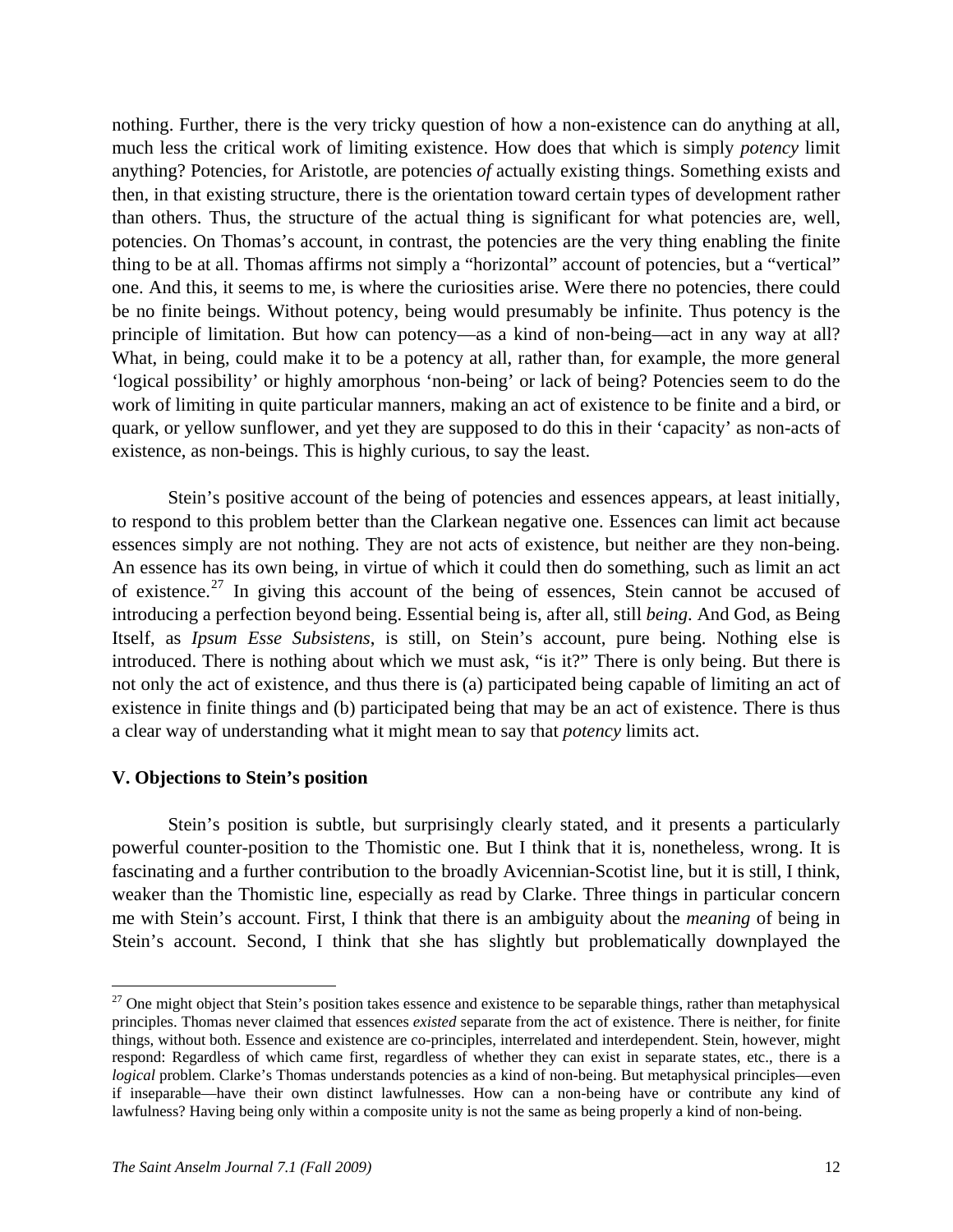significance of the actual. And, third, I think that her account suffers from an excessive reliance on a spatial model for understanding being and limitation. I would like to address each of these briefly.

## a. What is the meaning of being?

 This question is a troubling one for Stein—in a way it is not for Thomas—because she explicitly says that actual being stands in opposition to essential being. Actual, mental, and essential being differ, and the marks of each type differ. What justifies, however, calling all three *being*? What is common to both the atemporal rest of essential being and the efficaciousness of actual being, such that it is appropriate to call both *being*? If there is something in common, what is that more fundamental feature in terms of which both are truly *being*?

 There are several possible answers Stein might give to this question. She might say, for example, that 'presence' is the mark of being, and one could thus contrast presence in act to presence in thought to presence in rest. But it is not clear what it means to be present in such differing cases. How do we recognize 'presence'? What is the mark of presence? Being efficacious cannot be the mark of presence, because essential being is not efficacious. Being structural cannot be the mark, because mental and actual being are not the being proper to intelligible structures. How then does one recognize something as real? What is the mark by which something is? $2^{28}$  $2^{28}$  $2^{28}$ 

 A Thomist can answer this question, even if the answer is not always easy to recognize in all cases. But the answer itself is clear. Being is being in act; it is the *act* of existence, and Fr. Clarke has beautifully articulated that act as a self-communicative act. There is a single description appropriate to being in all cases, and a mark by which we can recognize that being. But given the distinction among the three types of being, such an answer is not as easily available to Stein. Thus, one of the first weaknesses of her account of being is the question of the meaning of being.

## b. What is the value of the actual?

 Stein does not call the actual world illusory or secondary to essential being. All three types of being are co-equal for Stein. But the fact that she has introduced another type of being in addition to act and actual being, suggests that the actual is, in some ways, not enough. Stein posits, for example, individual forms for each human being, and each of those forms has, presumably, essential being. If I die, what I ought to have been as laid out in my individual form remains in being—in essential being—even as my actual being ceases. So also, when anything fails to achieve its potential, that potential is nonetheless achieved in essential being.

<span id="page-12-0"></span> $28$  This answer would also raise the problem of whether Stein's approach might not be particularly susceptible to the various Heideggerian critiques of the metaphysics of presence.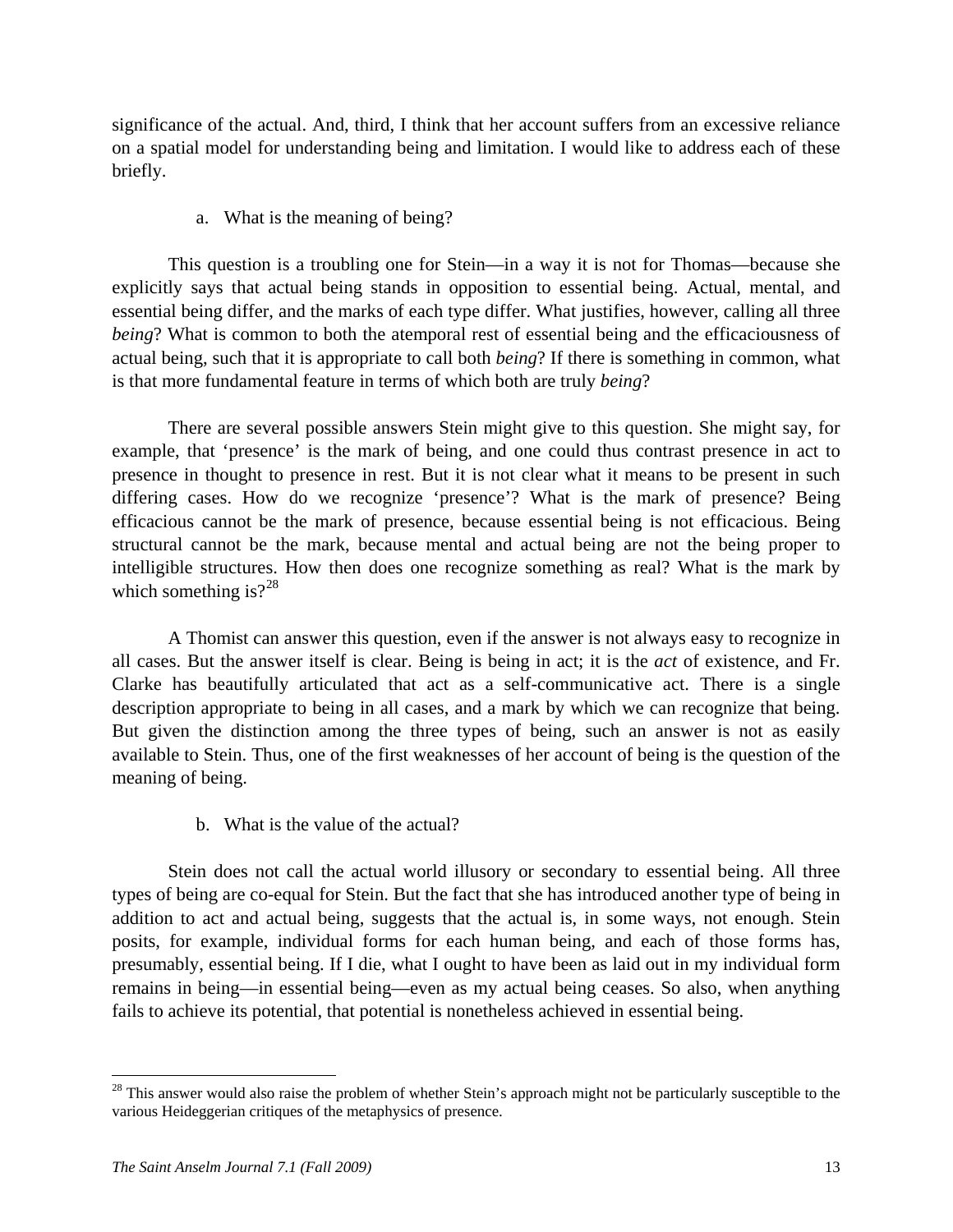While lovely, something of the true tragedy and fragility of life seems to be compromised. Actual finite beings, on this account, undergo the trials and tribulations of life, but each thing is also safeguarded from any fundamental risk or danger by the preservation of all in essential being. I'm not convinced, however, that life is so safe. We can rest confident and hopeful in the loving Providence of God, but that Providence does not remove the reality of true tragedies, even if ultimately working all things together for the good of those who love God.<sup>[29](#page-13-0)</sup> I will leave further discussion of this point to the side, although I suspect that this subtle deemphasis of actual being will also have significance for her evaluation of human freedom and the empirical sciences.

Finally, and this is the question I would like to focus on:

c. Has Stein relied on an excessively spatial model?

 In his discussion of the Greek identification of limit with perfection and the infinite with imperfection, Fr. Clarke says:

But the inability of the early Greek thinkers to transcend material categories or to distinguish between philosophy and natural science, their growing preoccupation with astronomical problems, and the very manner in which they framed their fundamental problem, 'what is the first principle *out of which* all things are formed?' gradually led them—if not Anaximander, at least his successors—to identify the infinite with the indeterminate, formless substratum or raw material of the universe, the primeval chaos of matter in itself, as yet unperfected by the limit of form.[30](#page-13-1)

Clarke claims here that the ancient Greeks were misled because of their inability "to transcend material categories"; they were increasingly preoccupied by astronomical concerns; and they thus framed the problems in less than ideal ways. I take it that part of the point here is that they allowed themselves to think of being too much on the model of a body, thinking in terms of largely material categories.

 In the seventh book of the *Confessions*, Augustine criticizes himself for using a wrong model in thinking about God. He thought of God as an infinite being stretched out in space like a giant ocean but without boundaries. He imagined each of us as sponges in that great sea, being filled with and living in God. Even when he came to acknowledge that God was immaterial, he still thought too often of God using material models, albeit qualified by adding that little caveat 'but not really.' Augustine's God was, for a time, much like Descartes's soul: although verbally said to be immaterial, it nonetheless seems much more like a material thing (an ocean or ghost) than a genuinely immaterial spirit.

1

<span id="page-13-0"></span> $29$  Romans 8:28.

<span id="page-13-1"></span> $30$  "Limitation of Act by Potency," 69.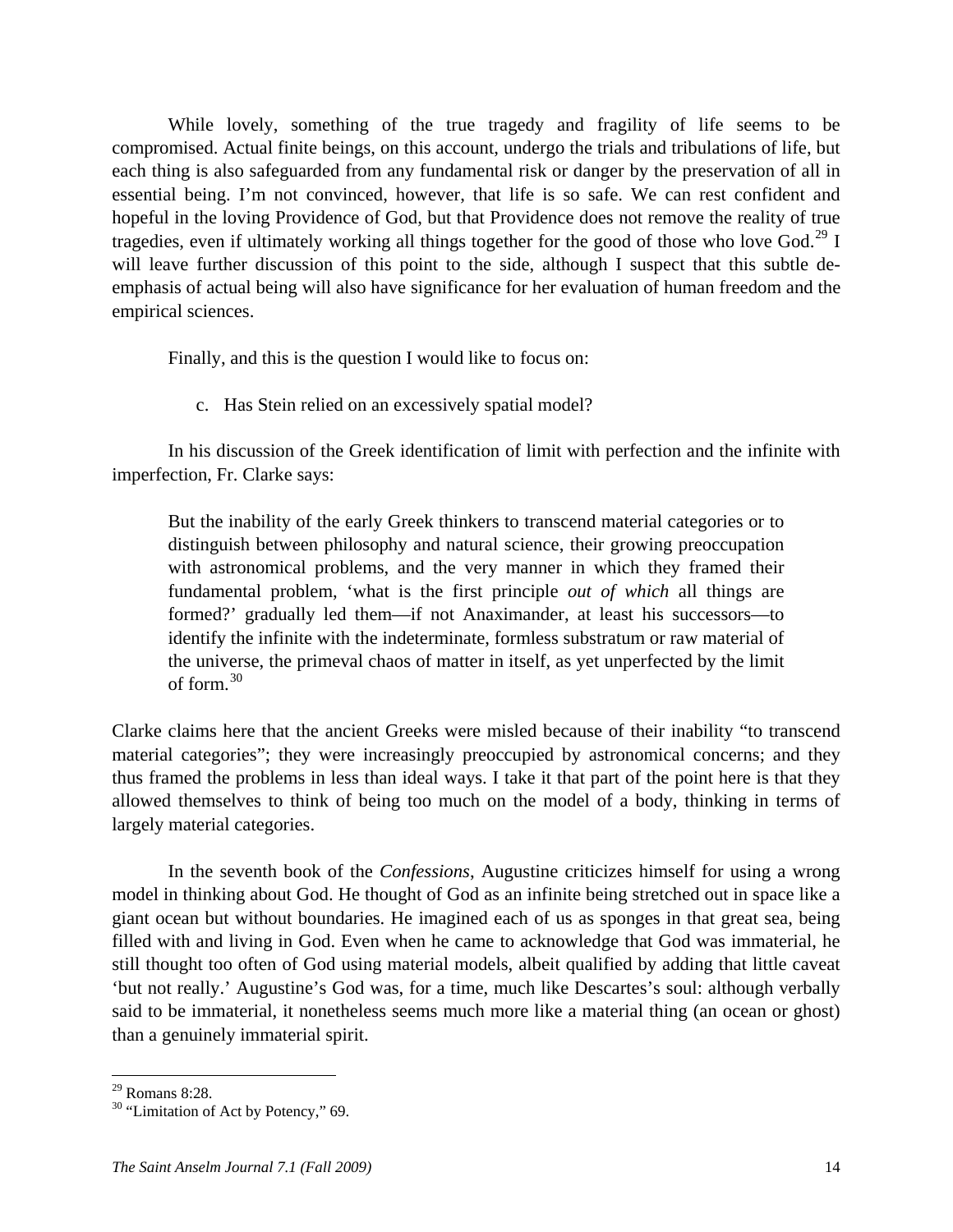There is a similar temptation when thinking of being. It is easy to imagine material things; it is simple to come up with spatially-based models and illustrations. Thus we might think of being itself as the sort of thing that could be spread out on the table, with potencies as various sorts of cookie cutters used to limit being and make finite beings. We might, of course, acknowledge that each of us has our own act of existence, that none of us is a piece snipped off of the being of God, that all kinds of immaterial things are, etc., but such qualifications can work to mask the ways in which our fundamental model is nonetheless spatial.<sup>[31](#page-14-0)</sup>

 Avoiding problematic spatial models is difficult. It took Augustine a very long time to undergo his own intellectual conversion. And all of us are, after all, corporeal beings; our knowledge begins in sensation, and all of us learn by working through concrete examples and sensible particulars. Although the tendency to employ spatial models is understandable for human beings and although such material metaphors are inevitably some part of our process of understanding, they should not be our dominant models for understanding being. They can, to use Heidegger's words, tempt us to confuse *being* with *beings*, the ontological with the ontic.

 It seems to me an important question whether, first, Stein has implicitly or explicitly employed a model that is inappropriate for understanding being. And whether, therefore, some of the objections to the Thomistic claim are themselves pseudo-problems insofar as they only arise when one tries to imagine being using an inappropriate model.

 It is certainly the case that many of our notions of 'limitation' come from material items. We think of the limit of a color in a painting as a positive boundary drawn around the figure; we limit the number of people in the room by closing a door; we limit the amount we eat by pushing aside the excess; etc. In each of these cases of limitation, something with positive existence—the boundary, the door, and our forks—comes in and does the work of limiting. Thus, it is tempting to think of potencies as a kind of fork picking up a limited amount of being out of the great plentitude or cutting off a finite quantity of being.

 We all know that in certain respects such spatial models are problematic for understanding acts of existence. It is regularly emphasized, for example, that Thomas is not a pantheist. Thomas claims that each of us has our own act of existence. Fr. Clarke develops a lovely analogy for this point by comparing God's gift of our act of existence to the practice of teaching. A teacher, out of her plentitude of knowledge, gives knowledge to students, but in this giving of knowledge, each student comes to know with her own act. The increased knowledge of the students does not lead to a decrease in the teacher's knowledge, and the 'handing' of knowledge to the students is not like the passing around of brownies. Further, each student receives the knowledge in a way fit to that individual and her stage of development. Thus, even though the students' knowledge originates from and participates in the teacher's knowledge,

<span id="page-14-0"></span> $31$  Clarke makes clear that these 'qualifications' are true. He says, for example, "God has no pieces nor can he lose his infinite fullness by creating more beings. Each particular act of existence is a new one, fresh out of the oven, so to speak, which exists only as correlated with its own particular limiting essence, not first in an unlimited state, then afterwards limited" (*The One and the Many*, 86).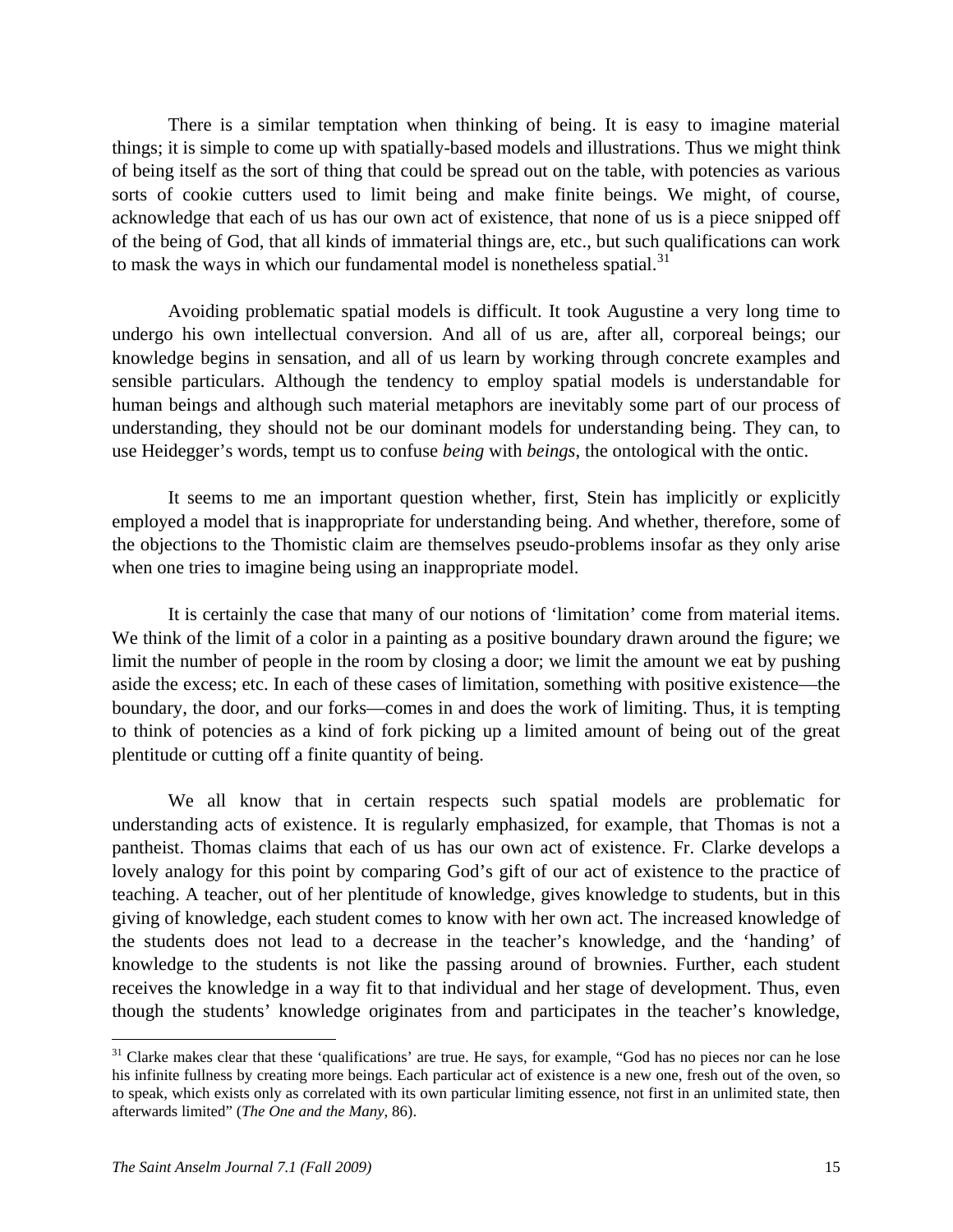even though the teacher is truly the cause of the students' coming to know, the acts of knowing on the part of each student also truly belong to that student.<sup>[32](#page-15-0)</sup>

 Clarke emphasizes with this example that we must be careful in thinking about the relation between our individual act of existence and God as the fullness of Existence. Certain models, less obviously spatial models (e.g., teaching students), are illuminating—while spatial models (e.g., a plate of brownies) distort our understanding. The lesson might be similar in regard to the limitation of those acts of existence, and perhaps we should be wary about thinking of essence on a spatial model. It seems to me that accounts of the limitation of act by potency, which claim a positive existence of some kind for the essence, are thinking of limitation on a more spatial model, thinking of limitations too much in terms of forks dividing up one's dinner or doors cutting off a room. If the act of existence is not well thought of as a piece of fabric or plate of brownies, then perhaps the limitation of that act is also not well thought of as like a pair of scissors or a knife.

 It is, however, one thing to claim that certain models are inappropriate. It is quite another to present a better model. If the limitation of act by potency is not like the limitation of brownies by knives, then what is it like? What models are useful here? This is a difficult question, and one which I cannot answer well. Nonetheless, I would like to propose one model. I am not yet convinced that it works well. There are likely much better ones, but perhaps it can serve as a provisional model or analogy for the way in which being may be limited without needing an additional, positively existing entity. Before presenting the model, however, I should admit that Fr. Clarke exhibits quite a bit of caution at this point. He says:

To see beings as really limited is part of a synoptic vision of reality as a whole. To try and lay hold of the being of limit as such exceeds the limits of language and conceptual thought. It may then be wiser to rest content with the couplets 'limited-participation,' 'limited-perfection.' To seek to analyze further is to seek to say what cannot be said. $33$ 

This is a good warning, and it is surely right that ultimately *creation ex nihilo* cannot be wellthought on any model derived from the created order. Nonetheless, I would like to try at least one possible aid and model.

 Augustine writes in *De trinitate* that the mind does not see "the way the eye of the body sees other eyes and does not see itself ... [but] knows itself too through itself."<sup>[34](#page-15-2)</sup> Thomas writes in the *Summa theologica*: "The mind knows itself by means of itself, because at length it arrives at a knowledge of itself, though led thereto by its own act."<sup>[35](#page-15-3)</sup> Both Augustine and Thomas point to our acts as critical for knowing ourselves. We know ourselves not by looking at ourselves as

<span id="page-15-1"></span><span id="page-15-0"></span><sup>&</sup>lt;sup>32</sup> See *The One and the Many*, 86–87.<br><sup>33</sup> "What Cannot be Said," 131.<br><sup>34</sup> De trinitate, IX, iii, 3.

<span id="page-15-2"></span>

<span id="page-15-3"></span><sup>&</sup>lt;sup>35</sup> *Summa theologica* I, q. 87, a.1, reply to objection 1.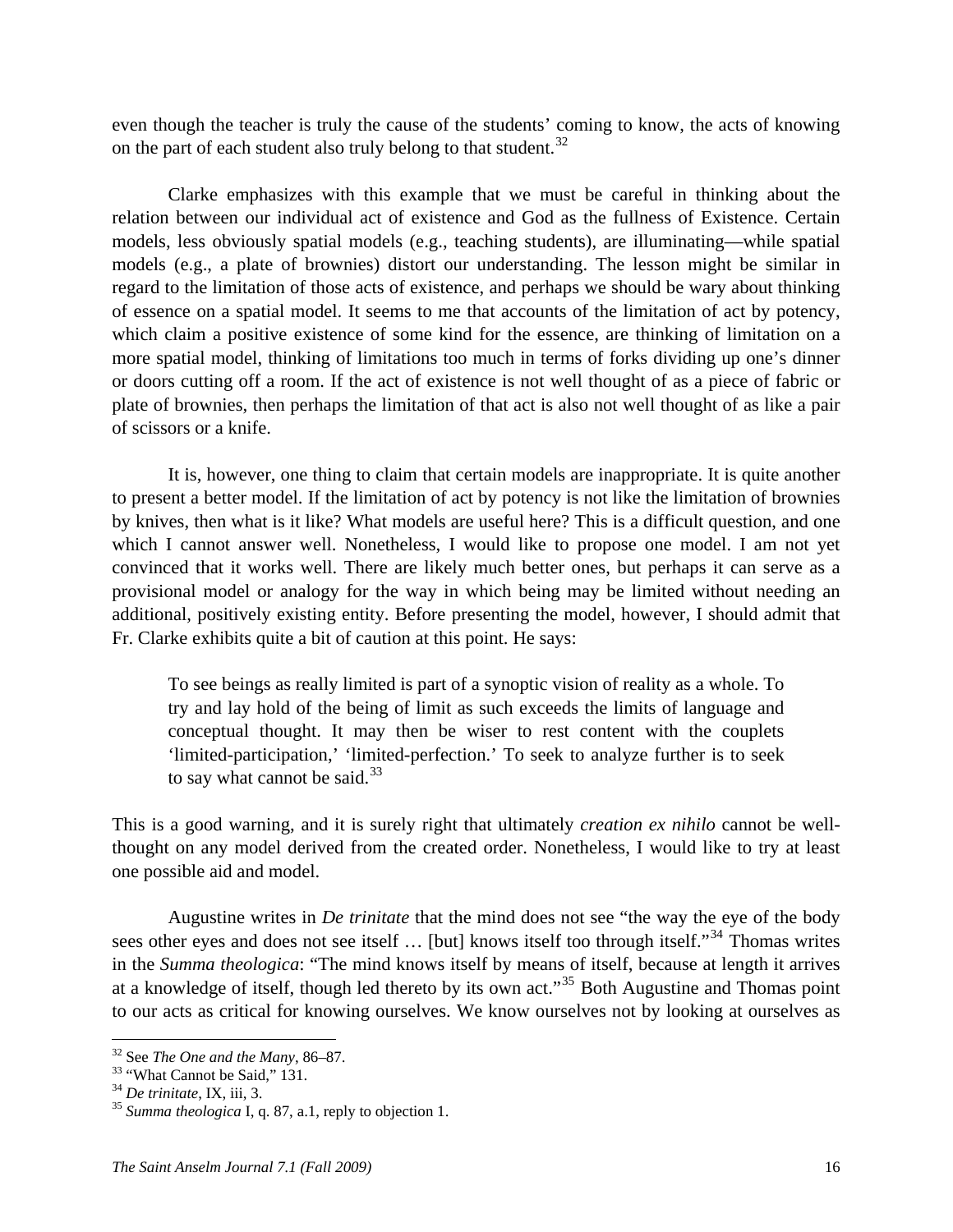one would an object but, rather, through our self-awareness in our acts themselves. As finite beings, perhaps a turn to our acts may illuminate something for us of what we can know of the way in which our being is limited.

 There are many types of act, including knowing, wishing, hoping, refuting, etc. These acts differ and are distinguished in part by how they are directed toward their object and in part by the objects toward which they are directed. We might take the example of 'wanting.' We have all experienced wanting and have observed many examples of wanting. We might imagine a little girl who plays quite happily, who appears to be fully content and joyous in what she is doing. There may not seem, at least at that moment, to be any particular longing or any strong kind of want. The child may, however, catch sight of an advertisement or notice a toy in a store window. That brief glimpse may awaken a very intense and very particular longing, bringing to life something that was not before and forming (and thereby limiting) that wanting in a very particular way. The child now wants a blue Jimmie Johnson racecar!

 This is a less than ideal analogy for the way in which potencies may limit acts of existence because, first, the child already exists before getting that longing and, second, the child already has a love of and desire for things to play with in general before developing the desire for a very specific toy. But, nonetheless, there is a kind of non-being—in this case, the non-being of the child's own blue Jimmie Johnson racecar—that shapes the way in which the longing comes to be. The child's longing is formed by the *not* having of *that particular* toy. That which exists, the act of wanting, is limited by a particular kind of non-being, but a non-being that can give form and shape to the longing.

We might think of the potencies in Thomas's account to be similar. They are a particular kind of non-being, but they are not just any kind of non-being. Rather, they are a non-being corresponding to a particular ideal, or aspect of the fullness of being. Thus, the act of existence is given shape by being an orientation toward a particular kind of fullness.<sup>[36](#page-16-0)</sup> Just as the child's longing did not exist (in one sense) until it was awakened by a particular toy car, so too each of our acts of existence do not exist until given by God. But the structure of the act of existence is not something from *outside* of the act; rather, is the internal structure or shape originating in being an act of existence oriented in this way rather than that, toward this type of ideal rather than that. Once again, there are important weaknesses in this analogy, but perhaps the way in which longings are limited by a certain kind of non-being can give one model for how a lack, or non-being, can nonetheless limit an act.

 If we accept a model like this, there is at least one sense in which *essence* must be understood to exist positively, but that positive being exists in God, as an idea in the Mind of God, rather than as a positively existing distinct structure within the finite critter. There would be

<span id="page-16-0"></span><sup>&</sup>lt;sup>36</sup> Articulated in this way, the divine ideas act strikingly like Whiteheadean 'lures' for the development of actual entities. For a comparison of Thomas and Whitehead, see Clarke's "God and the Community of Existents: Whitehead and St. Thomas" in *International Philosophical Quarterly* 40, 2 (June 2000): 265–287.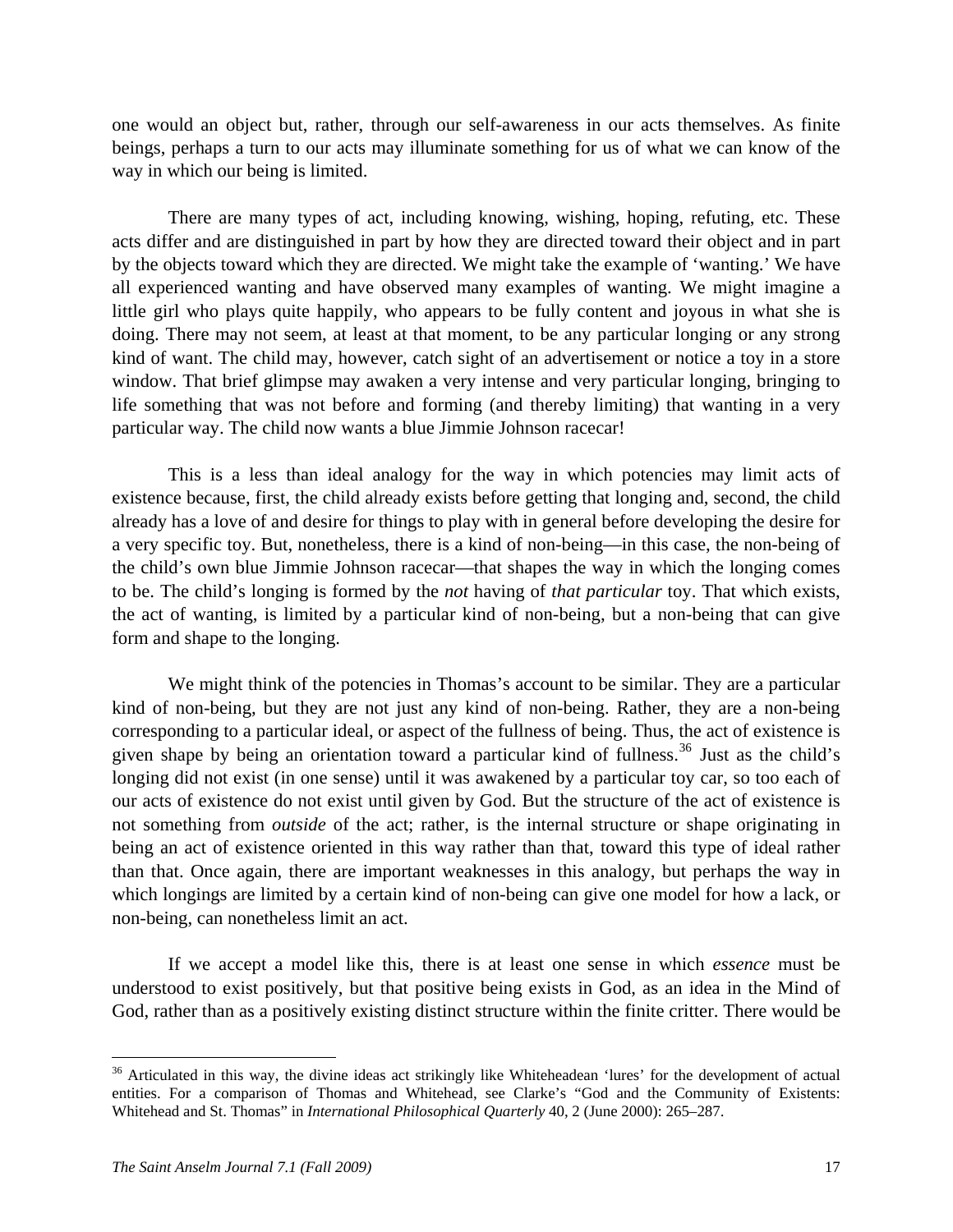no positive existence to the essence as a part of our act of existence.<sup>[37](#page-17-0)</sup> Essence simply is the kind of activity that is characteristic of this act of existence, and that kind of activity is limited by being a potency or longing or directedness toward this ideal rather than that, etc. Further, these potencies are neither mere logical possibilities nor simple non-being. Just as a longing has a direction based in a particular type of lack, so also the potencies limiting act are more than mere non-contradictions or mere lack. The child may lack many toys, but longs for only a few. So also, the non-being characteristic of our potencies is not just a lack of being, but a lack coming to fuller act in particular ways.

 Someone might object that I have not really answered the question, I have only shifted the location of the mystery. Presumably, the divine ideas, as exemplars for particular entities, are already themselves—at least in some sense—certain types of limitations of the fullness of Being. They are, after all, exemplars for this type of thing rather than that. Thus, we still need to account for how these ideas can be limited so that they are ideas fit for finite things. This account still leaves that mystery in place. It is, however, a more appropriate place for mystery, and I will leave the question of whether there is any limitation of act that is in any sense appropriate to divine ideas for another scholar.

Whether or not this analogy is successful, it is critical that we pay particular attention to the models that inform our attempts to understand being. Although all of our models will draw to some degree from our sensible, earthly life, some of the models will emphasize more fully those features of our experience which are true to us as spiritual beings. If we are not to reduce Being to beings or simply presume that reality is fundamentally material, we should be wary of models that draw too much from spatially-existing things.

#### **VI. Conclusion**

 I opened with a few stories of Fr. Clarke and then turned to an albeit all too brief discussion of being. I would like to end by tying these two elements together. As most of you are well aware, Fr. Clarke thought that friendship and being went together in a particularly intimate way. Stein, although 'disagreeing' with much in the Clarkean Thomistic account of being and essence, shares with Clarke a concern for the person and the significance of *persons* for our understanding of being. She says:

we see that while the being of the I is separated from divine being by an infinite distance, it nevertheless—owing to the fact that it is an I, i.e., a person—bears a closer resemblance to divine being than anything else that lies within the reach of our experience.<sup>[38](#page-17-1)</sup>

<span id="page-17-0"></span> $37$  This, of course, raises the question of the status of the real distinction between essence and existence. Fr. Clarke discusses this point in "What Cannot be Said" as well as the preface to William E. Carlo's *The Ultimate Reducibility of Essence to Existence in Existential Metaphysics* (The Hague: Martinus Nijhoff, 1966), vii–xiv. 38 *Finite and Eternal Being*, p. 344.

<span id="page-17-1"></span>